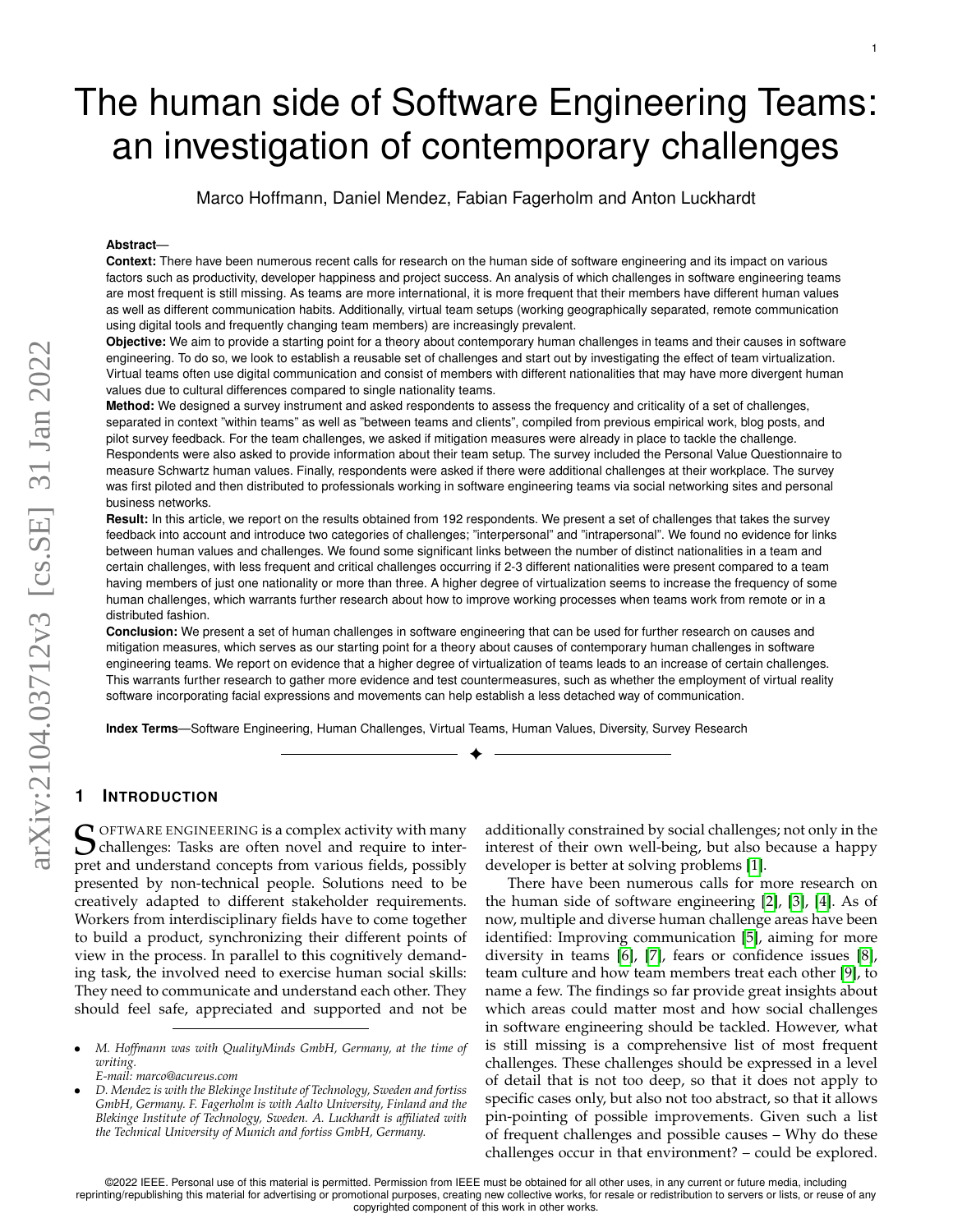We assume that understanding the causes will greatly help in finding mitigations. It is our vision to establish a solid list of most relevant human-focused triples (causes, challenge, mitigations) that is continually strengthened, extended, and refined.

In this article, we report on the first step towards this vision. Using survey research, we asked 192 professionals about the frequency, criticality, and mitigation strategies regarding our initial catalogue of human challenges, contextualized twofold: in the context of challenges within software engineering teams, which is the primary focus of this report, but also in the context of challenges occurring between teams and clients of the team. We compiled the list from challenges recorded by the Naming the Pain in Requirements Engineering initiative (short: NaPiRE), which constitutes a comprehensive requirements engineering study on practices and challenges experienced in practical environments  $[10]$  <sup>[1](#page-1-0)</sup>, as well as from grey literature, such as blog posts. We examined possible influences on the occurrence and perceived criticality of these challenges. We focused on aspects related to global, multinational teams: They often work in virtual teams and they often have many nationalities [\[11\]](#page-13-10). A virtual team refers to teams whose workers are geographically distributed and use digital means to communicate [\[12\]](#page-13-11). Geographical distance often implies temporal distance, and thus phases of unavailability of certain team members. This leads to three categories of possible influences: Degree of team virtualization, nation count (as a proxy for potential cultural clashes) and human values. Furthermore, we used the feedback to refine the initial list and categorize it. This refined list can serve as a future basis for research. Finally, the survey respondents reported on mitigation strategies already in place. This could, in the current state, serve as an inspiration for fellow software engineers.

## **1.1 Contribution**

Summarising, these are our contributions and key findings:

- 1) A set of relevant human challenges in software engineering teams, as well as a refined set of challenges introducing two categories: challenges that arise between colleagues (interpersonal), and challenges that exist between an individual and their work only (intrapersonal).
- 2) Insights into how different virtualization aspects of teams influence these challenges - a stronger degree of virtualization may lead to more frequent and critical challenges.
- 3) Evidence for a possible link between the degree of multi-nationality of a team and our set of challenges. The sweet spot seems to be between 2-5 nationalities.
- 4) Indicators that correlations between fine-grained human values as defined by Schwartz [\[13\]](#page-13-12) and challenge occurrence and criticality in software development are weak.
- 5) A list of aggregated reported mitigation measures already in place in professional environments for each team challenge (see Appendix [B\)](#page-15-0).

To increase the transparency and reproducibility of our study, we further disclose the whole response dataset, the list of modifications done to create our refined challenges, as well as descriptions for the refined challenges as part of an open data and material set (see Appendix [C\)](#page-17-0).

Using the *Who, What, How sociotechnical framework* by Storey at al. [\[14\]](#page-13-13), we position this work as follows:

- **Who** benefits from this work?
	- **–** *Researchers*. The revised problem catalogue plus problem descriptions can be used in further surveys. We report on some interesting links that could be interesting for further research.
	- **–** *Human*. We collected a list of mitigation measures in place for this first set of relevant human challenges, which can be used by professionals as a reference for potential improvements in their own environment.
- **What** is the main research contribution type?
	- **–** *Descriptive*. This article is a first step in finding out which human challenges are most frequent in software engineering, and which social and human aspects have an impact on them.
- **How** is the research conducted?
	- **–** *Respondent*. We used survey research to gather our data.

## **1.2 Outline**

The article is organised as follows. In Section [2,](#page-1-1) we describe related work. Section [3](#page-3-0) introduces the study design, elaborates on the research questions and the data collection as well as the analysis procedures. In Section [4,](#page-5-0) we report on our study results, before concluding our article in Section [5.](#page-11-0)

#### <span id="page-1-1"></span>**2 RELATED WORK**

Challenges in software engineering teams are widely researched. Culturally induced problems were the most frequent problem type reported in interviews with software professionals [\[15\]](#page-13-14). Cultural distance may lead to misunderstanding and misinterpretations about things that were said and done in a project, as reported by many case studies investigating Chinese professionals [\[16\]](#page-13-15), [\[17\]](#page-13-16), [\[18\]](#page-13-17), [\[19\]](#page-13-18), Irish teams outsourcing parts of their workforce to other countries [\[20\]](#page-13-19), [\[21\]](#page-13-20) and other teams of various culture backgrounds [\[22\]](#page-13-21), [\[23\]](#page-13-22). Misunderstandings and conversational dominance of specific interlocutors due to varying levels of language proficiency can however be managed to a degree if they are recognised, e.g. by using humour or giving less dominant team members dedicated speaking slots [\[24\]](#page-13-23), [\[25\]](#page-13-24), [\[26\]](#page-13-25). Some authors advise to keep human value distance low to avoid problems [\[27\]](#page-13-26), [\[28\]](#page-13-27). Others advocate to overcome potential problems in a more productive way: multicultural and diverse teams can perform especially outstandingly [\[6\]](#page-13-5), [\[7\]](#page-13-6) e.g. if the team tries to actively understand the differences between its members [\[11\]](#page-13-10), [\[29\]](#page-13-28) - a prospect we want to support and enable.

Globally distributed teams face some additional challenges: If teams in different places are sized differently, there might be a disbalance in perceived power potentially leading to dissatisfaction in the smaller team, or to

<span id="page-1-0"></span><sup>1.</sup> See also [www.napire.org.](www.napire.org)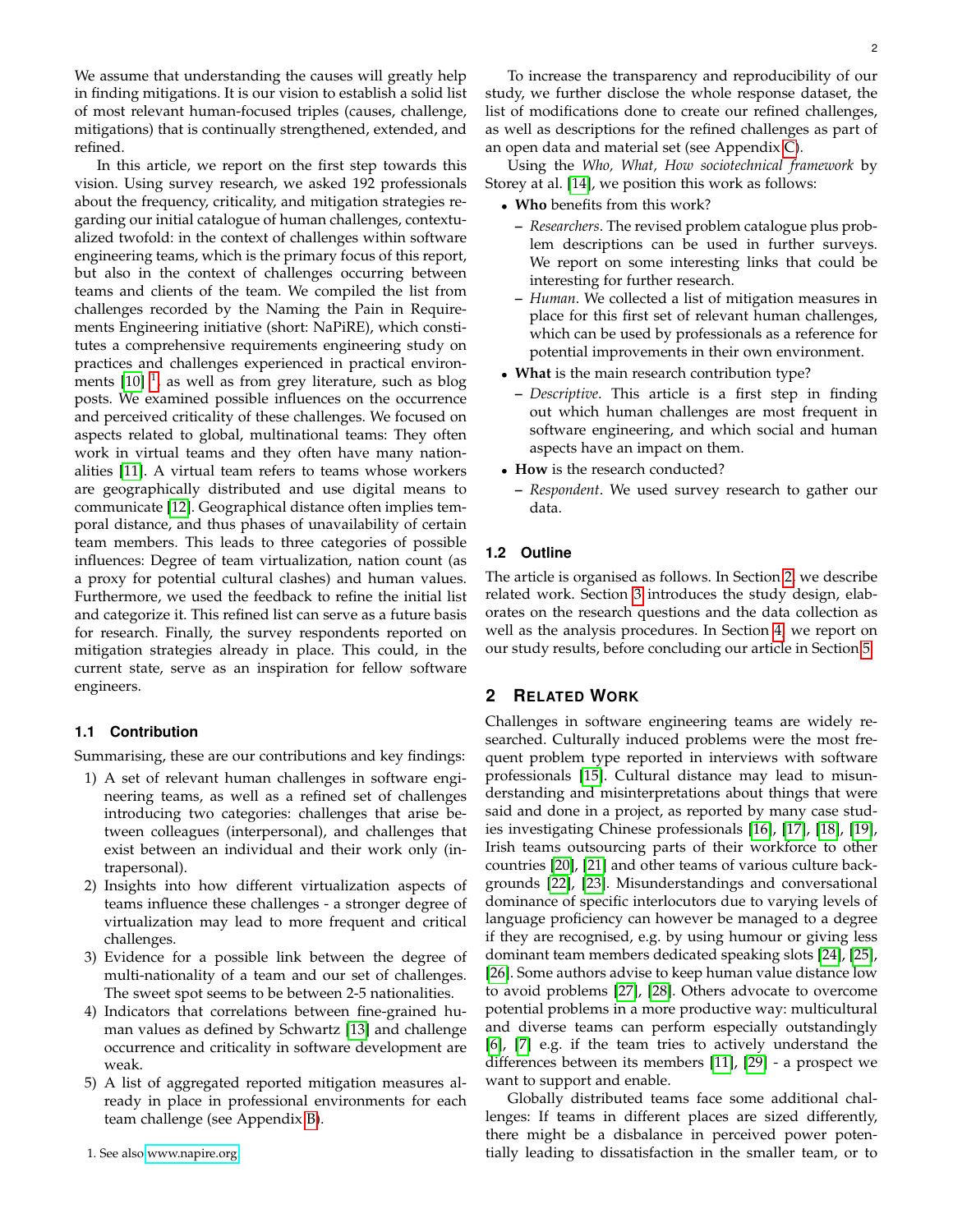resentment of the smaller team in the larger team [\[26\]](#page-13-25). It is harder to develop a relationship of trust and maintain a certain communication frequency [\[12\]](#page-13-11), [\[26\]](#page-13-25). Communication is often poorer as important cues such as facial expressions are taken away or lack detail when digital means are used [\[12\]](#page-13-11). If the language proficiency varies, preferences for used media might differ (with proficient speakers resorting to verbal communication, while less proficient speakers stick to text-based communication) and result in the emergence of isolated social groups [\[30\]](#page-13-29).

The impact of certain factors on various performance metrics of teams has some solid groundwork. Almomani et al. conducted an empirical study examining the link between human factors and software process improvement (SPI) in small and medium malaysian teams [\[31\]](#page-13-30). They identified eleven human factors and asked professionals to rate each factor's relevance regarding SPI. The three most relevant factors were leadership involvement, employee involvement and support from senior management. However, the eleven factors seem too coarse and too open to interpretation - support from management can refer to technical, emotional or financial support. Maybe it refers to accessible knowledge - could it be solved with more documentation? Our challenge set is more fine-grained; thus we expect it to be easier to employ countermeasures if a challenge of the set has been identified. In a recent systematic literature review, Wagner and Ruhe aggregated evidence about factors that impact the productivity in software development [\[9\]](#page-13-8). They found many human factors that have an impact on productivity, grouped into five categories: "Corporate culture", "Team culture", "Capabilities and experience", "Environment" and "Project". While the existence of evidence for a link between human factors and software engineering productivity and successful software projects is reassuring, the authors do not comprehensively conclude which factors are most relevant and what could be done to improve the chances of success. Although the review itself is from 2018, the most recent paper that was reviewed seems to be from 2008 — and more than half are older than 2000. We believe that we can contribute with a problem analysis that is up to date for a field that moves very quickly.

In a recent study, Storey et al. investigated the link between developer satisfaction and various factors, with perceived productivity turning out to be one of the most relevant in their data [\[32\]](#page-13-31). They identified 30 factors that may have an impact on developer satisfaction, and an additional 15 technical and human challenges. For the satisfaction factors, they asked about the importance of each factor, as well as how satisfied they were with each factor. A good manager, high perceived productivity and rewards were considered the three most important factors. For the challenges, respondents had to rate the impact of the presence of each challenge, with poor software architecture, legacy code and the task of finding relevant information being most impactful.

Spichkova et al. propose some interesting ideas to engineer human factors into software reliability engineering [\[33\]](#page-13-32). They suggest to examine human factors such as persons' backgrounds or similarities between persons into test prioritisation, as similar persons potentially make similar mistakes. For requirements engineering, they argue that the detection of inconsistency types may depend on a person's learning style. Having diversity in the group of people validating requirements may lead to better inconsistency detection.

The gap we have identified is a lack of a holistic theory about which attributes of a software engineering team cause which kind of human challenges that hamper a team's ability to perform well, and how the overcoming of these challenges can be supported. Virtual Team settings and difference in personal values are often identified as triggers for challenges, however, it is not yet clear what kind of challenges are affected. In order to build that theory, we believe it is necessary to first identify a set of challenges that have the right level of detail: If a challenge is described too vaguely, it might be affected by many causes, and mitigation will be difficult. If it is too fine-grained, the challenge may only apply to very specific team setups and contexts, and it loses generality and may be subject to changes in working habits too quickly. Using this set of challenges, causes need to be examined and mitigation measures tested. We intend to take a step towards closing this gap by contributing this set of human challenges along with an overview of mitigation measures already in place in the field. Additionally, we provide evidence about the impact of a first set of causes on the occurrence of these challenges. Future studies and surveys can build up on that to find out which aspects in a team matter most.

## <span id="page-2-0"></span>**2.1 Human Values**

One of our research objectives was to examine the link between human values and the perception of human challenges in the team. While different human value models put emphasis on different aspects in their attempt to measure human values, they all return a quantification of what is important to humans, expressed by multiple dimensions, contextualized by cultural influences. If a link between these values and SE challenges could be found, this would be an important step towards identifying good practises for working together in culturally diverse teams, whose individuals may react very differently to certain situations. Examples of available models for human values are the GLOBE culture dimensions [\[34\]](#page-13-33), the Lewis Model [\[35\]](#page-13-34) and the Hofstede Model [\[36\]](#page-13-35). We used the Schwartz human values [\[13\]](#page-13-12) measured by the 57-item Portrait Value Questionnaire (PVQ-57RR), which has been validated with representative samples from several countries [\[13\]](#page-13-12). The model was suggested in a recent call to consider human values in software engineering [\[3\]](#page-13-2). We hypothesize that globally cooperating teams are culturally more diverse – with teams in multiple countries – and will likely work as virtual teams and remote, since high-frequent travel between locations is not feasible. The links between these two traits and challenge occurrence and perception are thus of particular interest to us. However, models such as the GLOBE dimensions or the Hofstede Model are only valid at a national level and were not designed for use at an individual level [\[37\]](#page-13-36), [\[38\]](#page-13-37). The PVQ-57RR asks respondents to indicate how similar a person description is to themselves, measuring 19 different human value dimensions:

• **Self-direction Thought**—Freedom to cultivate one's own ideas and abilities.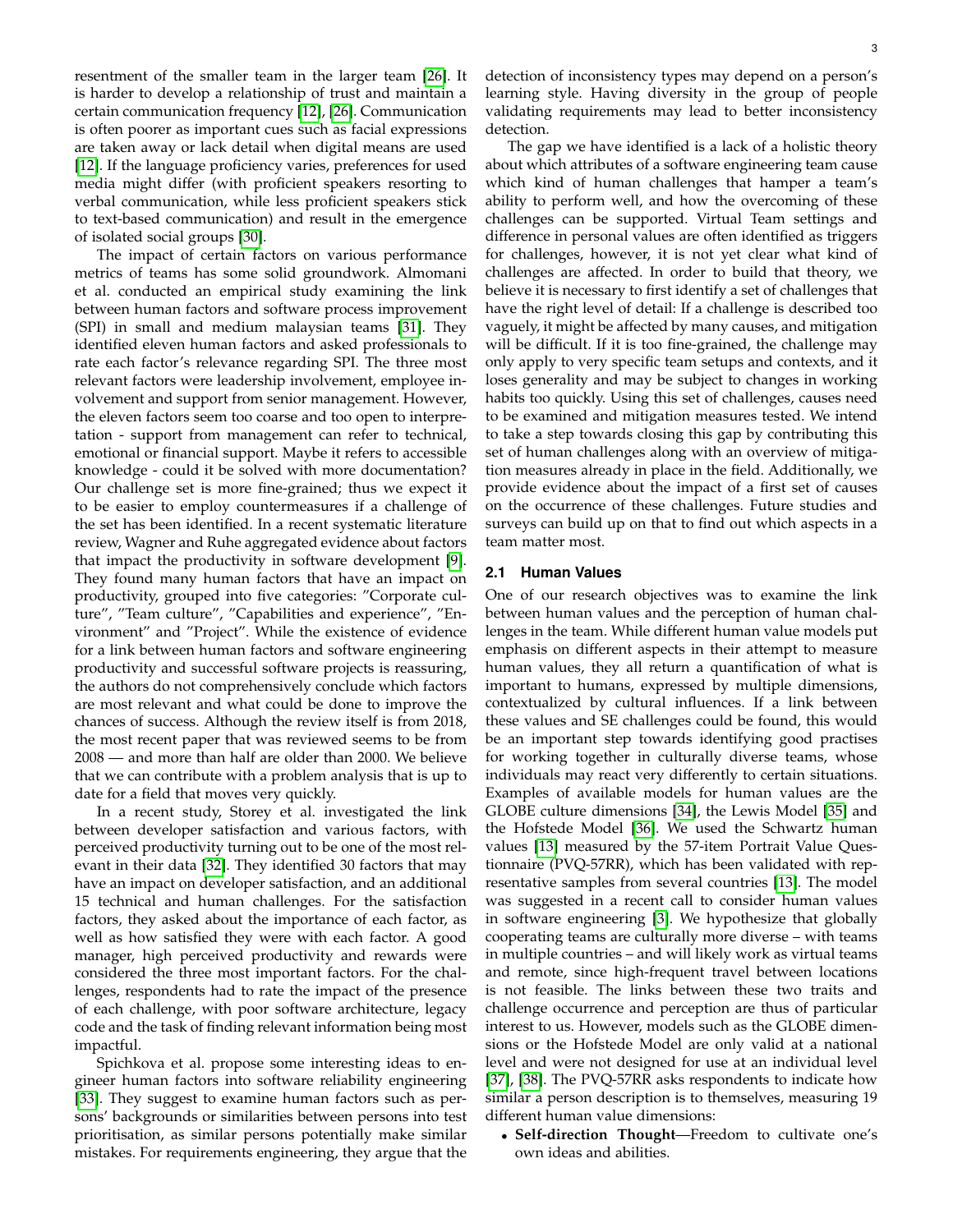- **Self-direction Action**—Freedom to determine one own's actions.
- **Tradition**—Maintaining and preserving cultural, family or religious traditions.
- **Stimulation**—Excitement, novelty and change.
- **Hedonism**—Pleasure and sensuous gratification.
- **Achievement**—Success according to social standards.
- **Power Dominance**—Power through exercising control over people.
- **Power Resources**—Power through control of material and social resources.
- **Face**—Maintaining one's public image and avoiding humiliation.
- **Security Personal**—Safety in one's immediate environment.
- **Security Societal**—Safety and stability in the wider society.
- **Conformity-Rules**—Compliance with rules, laws and formal obligations.
- **Conformity-Interpersonal**—Avoidance of upsetting or harming other people.
- **Humility**—Recognizing one's insignificance in the larger scheme of things.
- **Universalism-Nature**—Preservation of the natural environment.
- **Universalism-Concern**—Commitment to equality, justice and protection for all people.
- **Universalism-Tolerance**—Acceptance and understanding of those who are different from oneself.
- **Benevolence-Care**—Devotion to the welfare of the own social circle or group.
- **Benevolence-Dependability**—Being a reliable and trustworthy member of a group or society.

## <span id="page-3-0"></span>**3 STUDY DESIGN**

We used online survey research to reach a wide variety of people working in software engineering teams. In the following, we introduce the study design relevant to the analysis present in this article.

#### **3.1 Research Questions**

Our objective is to build a catalogue of human challenges with a reasonable level of detail. In order to rate the impact of each challenge, we asked the respondents about the frequency and criticality (i.e. how bad the challenge is) of each challenge in their team. To this end, we formulated research questions to guide the design of the study:

- **RQ1.** What human challenges occur in SE teams?
	- **– RQ1.1.** How frequent are these challenges?
	- **– RQ1.2.** How critical are these challenges?
- **RQ2.** Do individuals' values influence frequency and criticality of challenges within a team?
- **RQ3.** Does national diversity influence frequency and criticality of challenges within a team?
- **RQ4.** Does the degree of team virtualization influence frequency and criticality of challenges within a team?

## **3.2 Instrument**

The overall instrument used constitutes in total 260 questions as a maximum used to collect data about the demographics of the respondent [RQ3], characteristics of their team [RQ4], and their human values as measured by the Schwartz Personal Value Questionnaire (PVQ) [RQ2] [\[13\]](#page-13-12). Then, the respondent was asked to report on the frequency and criticality of challenges that can happen in a team and between team and clients [RQ1]. Additionally, we asked if there were mitigation measures in place for the team challenges and if yes, which ones. Finally, at the end of the survey, the respondent could provide feedback about the listed challenges as well as general feedback about the survey and leave their email address if they wanted to receive a notification of the survey results.

#### *3.2.1 Demographics*

The demographic section contained 14 questions. In Q1, we asked about which gender pronouns the respondent wanted to be addressed with because the PVQ used in the human values section (refer to [3.2.2\)](#page-4-0) is adapted to different personal pronouns. Q2-Q6 are questions aimed at finding out about the national diversity of the team: Most important to us was the nationality of the respondent. Q3 was asked because if they had lived in a country for a very long time already, they had probably adapted to the local customs and habits and the original nationality could maybe not be as important. We were also interested in team sizes because in smaller teams, personal differences might have a stronger effect as the teams are more cohesive, with members having more interactions, being more committed to their team and more acquainted with their team members [\[39\]](#page-13-38), [\[40\]](#page-13-39).

Six questions in Q7 ask about the degree of virtualization of the team. We differentiated between "offshore" and "remote" - we define remote work as work that is done at home or any other place that is not a facility of the employer, while offshore refers to teams that work in different countries. Virtualization of a team can be expressed in multiple ways, with likely different implications for each dimension and not all of them necessarily holding true for a virtual team. Each question could either be answered with "Yes" or "No" (see Table [1\)](#page-3-1).

Finally, Q9 determined whether questions about client challenges were displayed to respondents (refer to section [3.2.4\)](#page-5-1).

<span id="page-3-1"></span>TABLE 1: Demographic Questions. SC = Single Choice.

| No. | Question                                | Type |
|-----|-----------------------------------------|------|
| Q1  | How do you want to be addressed?        | SС   |
| Q2  | In which country are you working?       | Open |
| O3  | For how many years have you been        | Open |
|     | working in SE in this country?          |      |
| Q4  | What are your nationalities?            | Open |
| O5  | How many people do you work with?       | Open |
| O6  | What are the nationalities of your team | Open |
|     | colleagues?                             |      |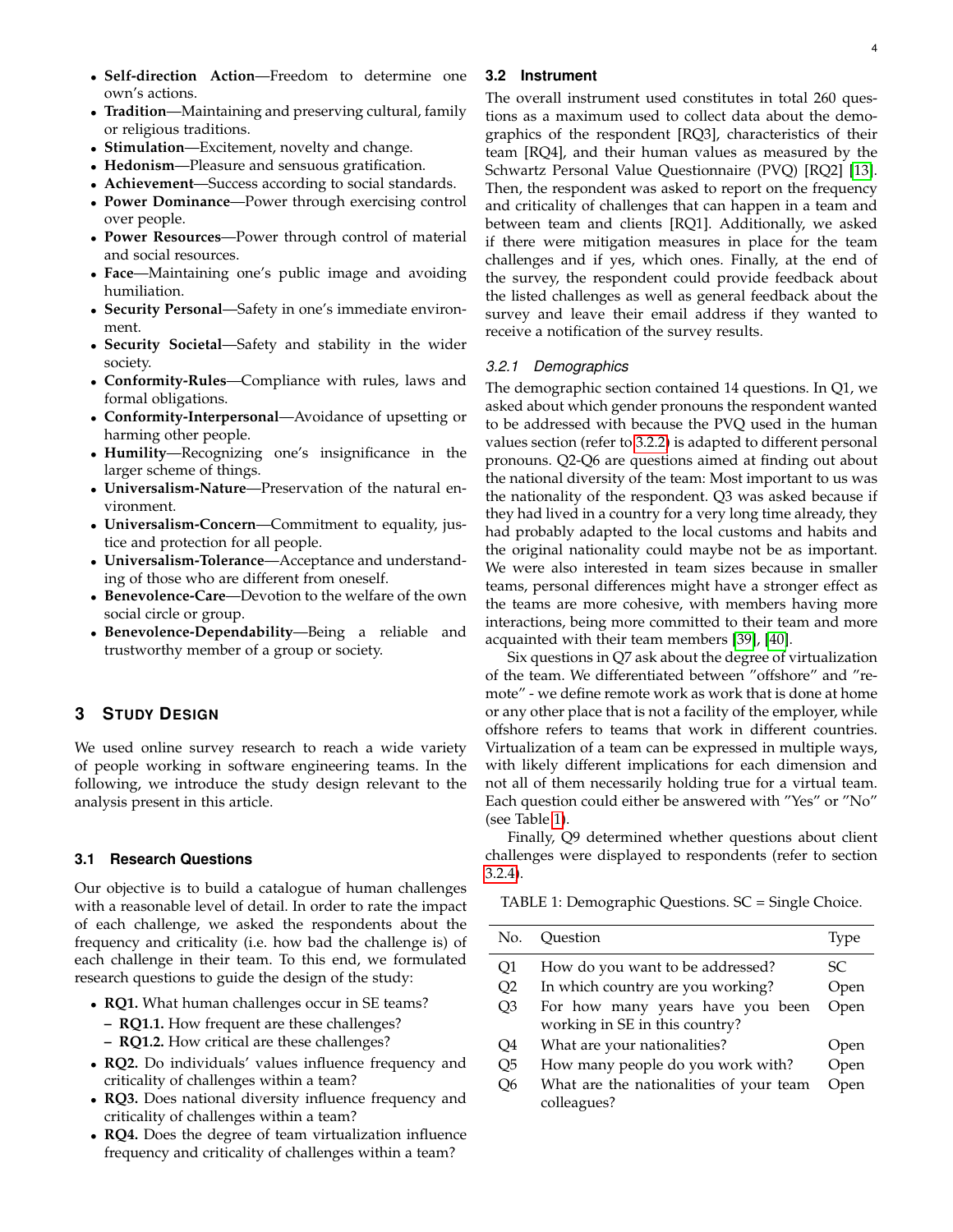| O7.1             | Are you part of an offshore team?                                     | SС        |  |  |  |  |
|------------------|-----------------------------------------------------------------------|-----------|--|--|--|--|
| O7.2             | Do you work with offshore teams?                                      |           |  |  |  |  |
| Q7.3             | Do you regularly work from remote?                                    |           |  |  |  |  |
| O7.4             | Are your team members geographically<br>dispersed?                    | <b>SC</b> |  |  |  |  |
| O <sub>7.5</sub> | Does your team regularly collaborate via<br>communication technology? | SС        |  |  |  |  |
| O7.6             | Is your team occasionally recomposed?                                 | SC.       |  |  |  |  |
| O8               | How would you describe your role?                                     | Jpen      |  |  |  |  |
| 99               | Do you have direct interaction with<br>clients?                       | SC        |  |  |  |  |
|                  |                                                                       |           |  |  |  |  |

## <span id="page-4-0"></span>*3.2.2 Human Values*

To measure human values values as defined by Schwartz [\[13\]](#page-13-12), we used the Portrait Value Questionnaire with 57 items (PVQ-57RR) [\[13\]](#page-13-12) (see also section [2.1\)](#page-2-0). The instrument was available with both male and female pronouns and was displayed according to the pronoun preference asked in the demographics section. The instrument asks multiple questions per human value dimension in different wordings and also provides a method to check whether the responses per dimension are coherent. If they are incoherent, the responses can be marked as implausible and be discarded.

### <span id="page-4-2"></span>*3.2.3 Team Challenges*

We aim to iteratively create a list of human challenges in software engineering by incorporating feedback collected in this and subsequent surveys. To create a starting point for this survey to build upon, we compiled a list of 33 human challenges with a focus on challenges happening "within a company", i.e. problems occurring in teams or in individuals in the context of a team (see Table [2\)](#page-4-1). We used challenges that came up in research about requirements engineering: T1-T20 and T29-T30 were taken from the NaPiRE data [\[10\]](#page-13-9). NaPiRE (Naming the Pain in Requirements Engineering) constitutes an initiative by the empirical requirements engineering research community that operates a globally distributed family of survey replications maintained to understand the status quo in practices as well as challenges and their causes and effects in requirements engineering. Details (including publications and open data sets) on the initiative can be taken from the website [www.napire.org.](www.napire.org) Even more so with agile approaches, requirements engineering is an intertwined part of software engineering and, thus, many of the reported challenges also apply to other phases in software engineering. The unique features of software engineering work — breaking down required solutions into manageable small problems, reaching a shared understanding of complex problems in the team, and constant necessary synchronization about the project and task progress and feasibility — are shared by requirements engineering. We thus believe this is a reasonable initial list for software engineering challenges. These challenges were then filtered for human-caused challenges as part of a bachelor thesis [\[41\]](#page-13-40) and extended by reading grey literature, primarily blog posts, about typical challenges in software engineering teams. T21-T28 were compiled from these [\[42\]](#page-13-41), [\[43\]](#page-14-0), [\[44\]](#page-14-1), [\[45\]](#page-14-2). T31-T33 were added as result from feedback gathered during the pilot run of the survey. The challenges were

5

then reviewed by the fourth author of this article (who was the main author of [\[41\]](#page-13-40)) whether they can be considered a "human" challenge.

For this initial list, we aimed to minimize bias and thus included challenges that may seem more technical than "human", such as "Missing documentation of the project". These are, however, still tasks carried out by humans. Also, that way, comparability with the results of the NaPiRE data is enabled.

To answer RQ1, for each of those challenges, we asked about:

- The frequency of it occurring on a 5-point Likert scale, ranging from "Never" to "Very often"
- If the challenge happened more often than "Never", we asked about the criticality of the challenge; the danger of it affecting the project's success. For this we employed a 4-point Likert scale ranging from "Not problematic" to "Highly problematic".
- Whether there were mitigation measures in place to prevent this challenge. This was a simple optional Yes or No question.
- If there was a measure in place, respondents were asked to describe it using free text.

Additionally, respondents were informed that the context of the questions was "challenges within software engineering teams" at the top of the page. In total, a maximum of 132 questions was asked in this section.

<span id="page-4-1"></span>TABLE 2: Team Challenges

| No.             | Team Challenge                                     |
|-----------------|----------------------------------------------------|
| Т1              | Lack of experience                                 |
| T <sub>2</sub>  | Lack of qualification                              |
| T <sub>3</sub>  | Lack of teamwork skills                            |
| T4              | Lack of leadership                                 |
| T5              | Communication plan is neglected                    |
| T6              | Business needs are neglected                       |
| T7              | Demotivation                                       |
| T8              | Gold plating                                       |
| T9              | Missing willingness to adapt to new software       |
| T10             | Missing willingness to adapt to new infrastructure |
| T11             | Missing willingness to adapt to new processes      |
| T12             | Insufficient collaboration                         |
| T13             | Insufficient analysis at the beginning of a task   |
| T14             | Subjective interpretations of tasks                |
| T <sub>15</sub> | Work is not solution-oriented                      |
| T16             | Language barriers                                  |
| T17             | Conflicts of interests at management level         |
| T18             | Missing documentation of the project               |
| T19             | Information is not made known to the team          |
| T20             | Misunderstandings in communication                 |
| T21             | Certain people dominating discussions              |
| T22             | Missing respect in the workplace                   |
| T <sub>23</sub> | Missing acceptance of alternative lifestyles       |
| T24             | Harassment                                         |
| T25             | Slow decision making                               |
| T <sub>26</sub> | Conflicting working styles                         |
|                 |                                                    |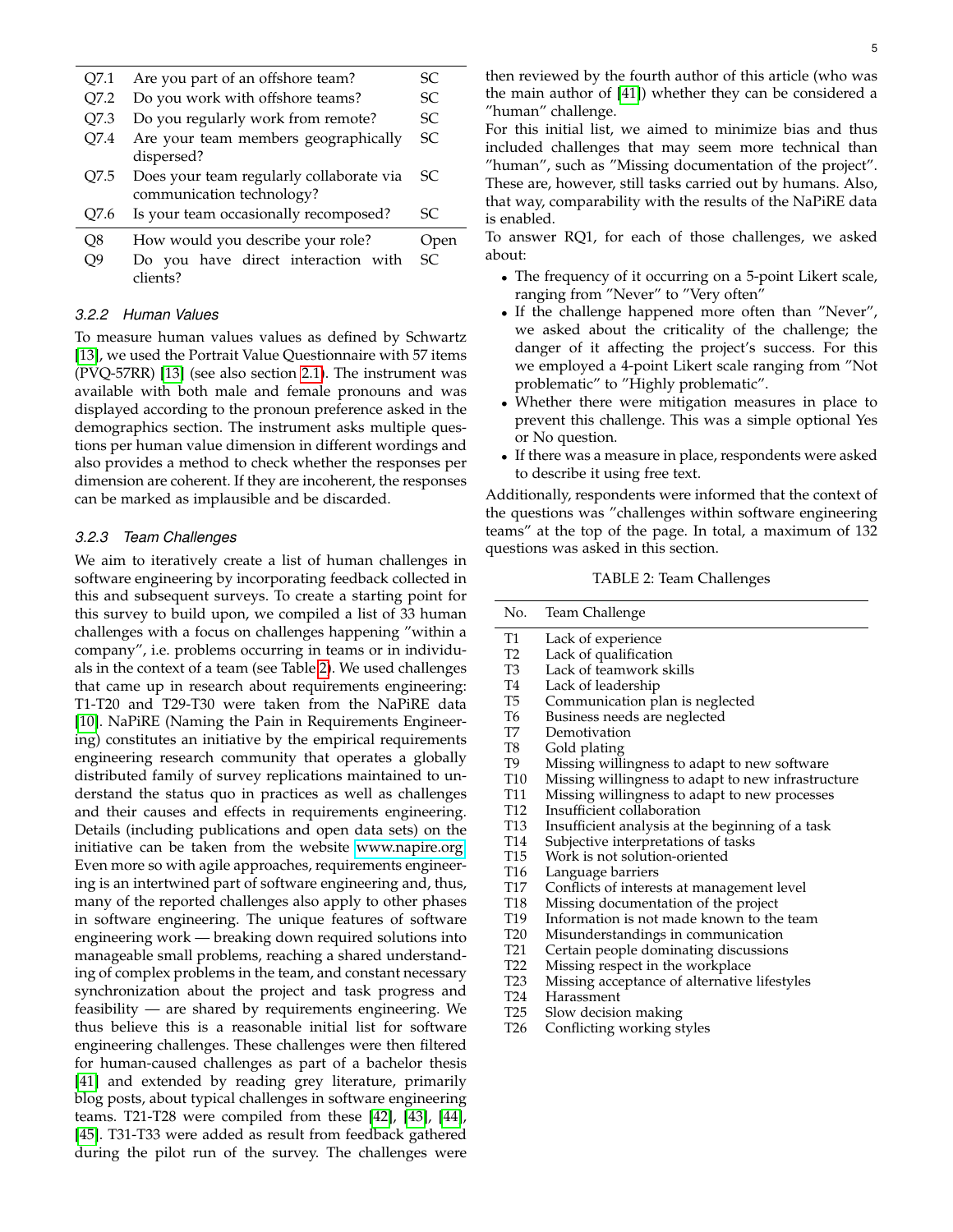- T27 People getting angry in discussions<br>T28 People crying in discussions
- T28 People crying in discussions<br>T29 Frequently changing team m
- T29 Frequently changing team members<br>T30 People not reporting problems in tin
- T30 People not reporting problems in time
- Over-Confidence
- T32 Pressure from client forwarded to SE team<br>T33 Exaggerated seeking of project problems
- Exaggerated seeking of project problems

#### <span id="page-5-1"></span>*3.2.4 Client Challenges*

We additionally compiled a list of 27 challenges that happen in a context between representatives of the company and external entities, i.e. clients (see Table [3\)](#page-5-2). We used the same procedures as for the team problems. C1-C21 and C24 were taken from the NaPiRE data [\[10\]](#page-13-9), C22 was added as a reverse situation to C21 and the remaining challenges were added as result from feedback gathered during the pilot run of the survey. The challenges were only presented to the respondent if they reported they were working with clients before. For each of these challenges, we asked about the frequency and the criticality as described in [3.2.3.](#page-4-2) We did not ask for mitigation measures for the client challenges as to not extend the survey any longer than it already was.

Additionally, respondents were informed that the context of the questions was "challenges between teams and clients" at the top of the page. Overall, a maximum of 54 questions was displayed.

<span id="page-5-2"></span>TABLE 3: Client Challenges

| No.             | Client Challenge                                                                                              |
|-----------------|---------------------------------------------------------------------------------------------------------------|
| C1              | Lack of communication                                                                                         |
| C2              | Client does not know what they want                                                                           |
| C <sub>3</sub>  | Lack of interest in the project by the client                                                                 |
| C4              | Missing IT project experience at client side                                                                  |
| C5              | Missing technical knowledge at client side                                                                    |
| C6              | Exaggerated quality expectation of the client                                                                 |
| C7              | Conflicts of interests at client side                                                                         |
| C8              | Client unable to specify functional requirements                                                              |
| C9              | Client unable to specify non-functional reqs                                                                  |
| C10             | Unclear roles and responsibilities at client side                                                             |
| C <sub>11</sub> | Lack of prioritization by client                                                                              |
| C12             | Weak management at client side                                                                                |
| C <sub>13</sub> | Insufficient collaboration                                                                                    |
| C <sub>14</sub> | Insufficient analysis at the beginning of the project                                                         |
| C <sub>15</sub> | No direct communication with client                                                                           |
| C16             | Communication plan is neglected                                                                               |
| C17             | Subjective interpretations of tasks                                                                           |
| C18             | Work is not solution-oriented                                                                                 |
| C19             | Language barriers                                                                                             |
| C <sub>20</sub> | Misinterpretations                                                                                            |
| C21             | Missing respect towards the client from the team                                                              |
| C22             | Missing respect towards the team from the client                                                              |
| $\cap$          | 17. de la cada de la decembra de la cada de la cada de la cada de la cada de la cada de la cada de la cada de |

- C23 Delays due to dependencies to client's third parties C24 People not reporting problems in time
- People not reporting problems in time
- C25 Over-Confidence
- C26 Communication of problems to client restricted
- C27 Exaggerated seeking of project problems

## **3.3 Data Collection**

Before the execution of the main survey, we ran a pilot survey with affiliated researchers and software engineers from Germany and Sweden. 11 out of 20 people completed the survey and provided feedback about the wording of questions and challenges. As a result, we:

- Added six additional team challenges
- Added three additional client challenges
- Polished the wordings or added clarifications to decrease ambiguities
- Added a condition that respondents were only asked about the criticality of a challenge if they reported the challenge's frequency to be more than "Never"
- Added a request to share the survey to colleagues and friends working in software engineering teams

The target population of the survey were people working in software engineering without any restrictions to their role. The main survey was distributed via three different channels that looked promising in regard to response rates. The sampling method was convenience sampling. We used different survey links for each channel to get distinct response statistics. Our goal was to reach a culturally diverse set of people working in software engineering, as to avoid too many people sharing the same human value set. The targets of the channels were:

- 1) The professional network of the research group and QualityMinds' business network, consisting of software engineers working in a variety of domains such as automotive, the financial industry and tool manufacturers (Chn1).
- 2) Platforms that offer to present surveys to their users in exchange for filling out surveys of other users (Chn2): SurveyCircle.com, SurveySwap.io and SwapSurvey.com.
- 3) Uncontrolled propagation via Social Media (Chn3). We posted this survey link on Twitter, Facebook and chat communities. Additionally, we sent it to software engineers sampled from the LinkedIn search.

The survey started on 28.08.2019 and was stopped on 24.11.2019, thus running for almost three months. We monitored how many people clicked the link and how many people started (i.e. they began filling out information) and how many people completed the survey. We then removed any answers that were of low quality. An answer was considered low quality if either the respondent wrote in the feedback field that they filled out the survey carelessly, if any section of the team or client challenges had half or more items unanswered, or if they either failed the quality check provided with the PVQ-57RR: as it has several questions worded differently for each dimension it measures, it can detect implausible responses if the responses contradict themselves.

136 (about 70%) of the respondents additionally left their email address to be notified about the research results, which further strengthens our confidence in the relevance of the research direction for professionals.

The most unsatisfactory approach was the survey exchange platforms, which had many response sets that were skipped through without providing answers to the questions (see Table [4\)](#page-5-3). LinkedIn worked very well with 149 out of 166 response sets suitable for inclusion. Some people showed great interest and contacted us to reiterate the importance of research on human aspects in software engineering even though we "cold called" them.

<span id="page-5-3"></span>TABLE 4: Response Statistics

| No.   |     |     | Clicked Started Completed Included |     |
|-------|-----|-----|------------------------------------|-----|
| Chn1  | 67  | 41  | 24                                 | 24  |
| Chn2  | 49  | 32  | 28                                 | 19  |
| Chn3  | 326 | 232 | 166                                | 149 |
| Total | 442 | 305 | 218                                | 192 |

## <span id="page-5-0"></span>**4 STUDY RESULTS**

In the following, we report on the results of the survey: the context of the respondents, the frequency and criticality of our initial challenge set, whether there exists a link between human values and challenge occurrence, and the link between national diversity in the team and challenge occurrences. We conclude the report of the survey results by analysing the impact of team virtualization. Finally, we introduce the revised challenge catalogue based on the feedback from the survey.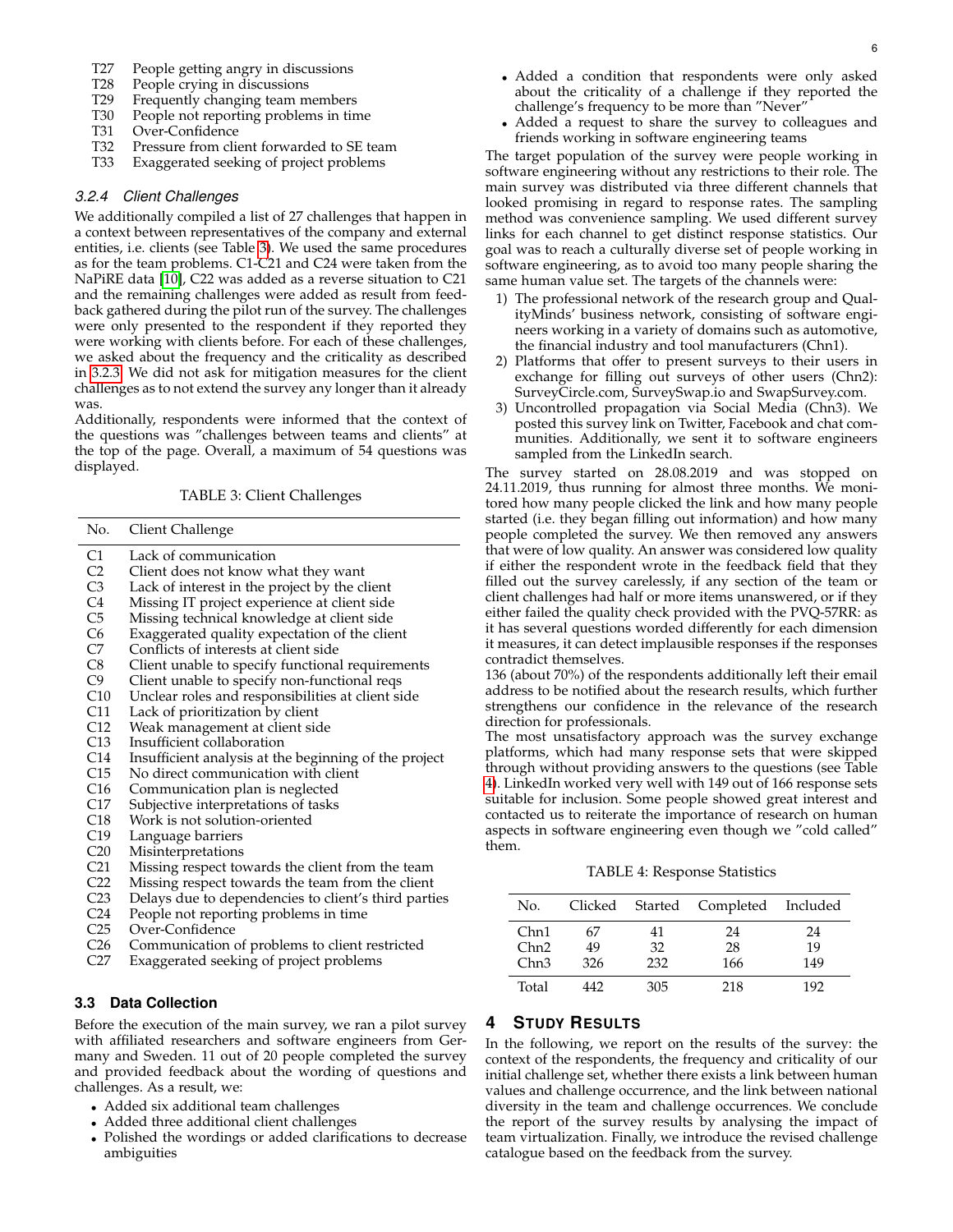<span id="page-6-0"></span>

Fig. 1: Respondent characteristics.

<span id="page-6-1"></span>

Fig. 2: Nationality Distribution of the respondents, binned in regions and continents.

#### **4.1 Demographics**

To better understand the context of the respondents, we asked them to report on their role in the team; either by selecting one of predefined roles (see Fig. [1\)](#page-6-0) or by describing it in a text field. Most of the respondents reported to be mainly a developer. 28 respondents used the comment field to explain that they assume multiple roles depending on the current need.

Slightly more than half of the respondents had been working less than 5 years in the industry. Around 20% replied that they had been working in software engineering for more than 10 years. Around 40% of the respondents reported to have direct interaction with clients. We also asked participants to report on their nationality as well as the nationalities present in their teams [RQ3]. In total, our respondents had 49 different nationalities. 19 of them had a dual citizenship. Our sample contained predominantly European nationalities, with 134 (69.8%) European nationals, 41 (21.4%) Asian nationals, and 17 (8.9%) respondents from other regions (see Fig. [2\)](#page-6-1). 145 respondents (75.5%) worked in Germany at the time of the survey. 31 respondents were working in teams with only a single nationality present. Most respondents reported to work in very multinational teams, having five or more nationalities.

#### **4.2 Challenge Evaluation**

In order to understand which challenges matter most and to answer RQ1, we asked respondents to rate the criticality (on a 4-point scale) and frequency (on a 5-point scale) of a set of challenges. We mapped the scales to values of 0-3 for Criticality (*Not problematic* = 0, *Somewhat problematic* = 1, *Problematic = 2*, *Highly problematic* = 3) and 0-4 for Frequency (*Never* = 0, *Rarely* = 1, *Sometimes* = 2, *Often* = 3, *Very often* = 4), and then calculated the mean and median of all responses for each challenge. To rank the challenges, we introduced the property *Impact*, which is defined as the product of the normalized frequency and normalized criticality to remove the different weighting introduced by different scales: a challenge that occurs often and is critical has a high impact. For the team challenges, we

also asked whether there were mitigation measures in place to prevent the challenge. By far the most impactful team challenge was *Insufficient analysis at the beginning of a task*, followed by *Lack of leadership*. From there on, impact scores were close together. Least important was *People crying in discussions*, followed by *Harassment* and *Missing acceptance of alternative lifestyles*. Correlation between Frequency and Criticality was 0.48. An overview of the team challenge results can be found in Table [5.](#page-7-0)

For *Insufficient analysis at the beginning of a task*, respondents reported the following mitigation measures:

- Dedicated meetings for reviews, retrospection, as well as "pre-grooming" that allow special time slots for team members to ask about areas they have insufficient knowledge about
- Introduction of formal specification processes, to provide a framework to specify a minimum amount of information to task assignees
- Team commitment to clean planning, including intense communication with all stakeholders from the start
- Agile approaches such as SCRUM
- For *Lack of leadership*, respondents reported the following:
	- Coachings for personnel in leading roles, as well as leaders-to-be
	- Fostering of leaders in-house with senior guidance
	- Dedicated feedback sessions and retrospectives
	- The employment of software to measure office/team mood, and frequent supervision of these reports by the leader

A list of aggregated mitigation measures for each team problem can be found in Appendix [B,](#page-15-0) while the full data about reported mitigations can be found browsing the link to the data repository in Appendix [C.](#page-17-0)

For the client challenges, the most impactful challenge was *Lack of interest in the project by the client*, *Client does not know*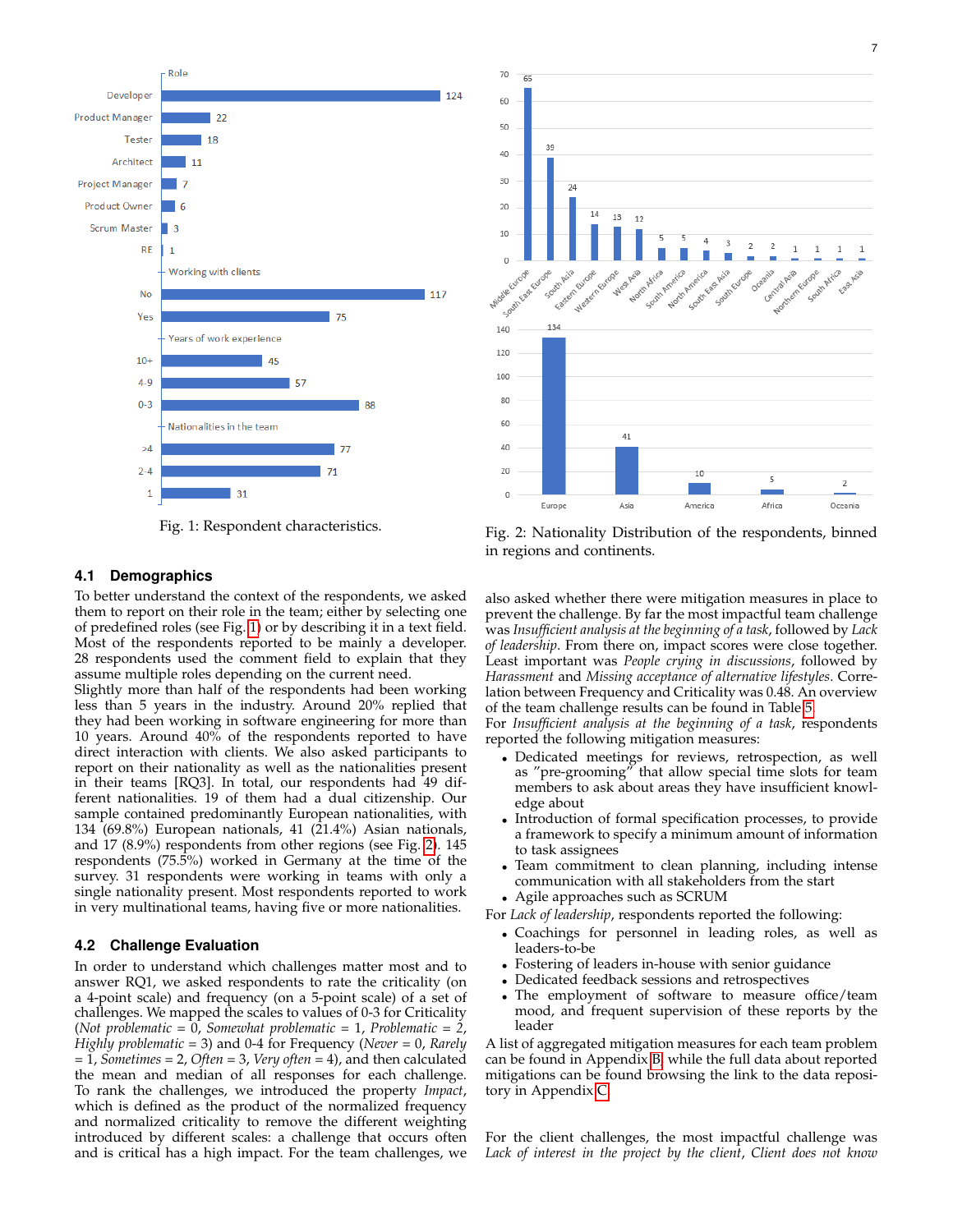<span id="page-7-0"></span>TABLE 5: Team Problems, ranked by Impact.  $\pm$  denotes standard deviation. Mitigation refers to the percentage of respondents that reported any mitigation measure to support this challenge was in place.

| No.             | Problem                                            | Frequency       |                | Criticality     |                         | Impact | Mitigated     |
|-----------------|----------------------------------------------------|-----------------|----------------|-----------------|-------------------------|--------|---------------|
|                 |                                                    | Mean            | Median         | Mean            | Median                  |        | $\frac{0}{0}$ |
| T <sub>13</sub> | Insufficient analysis at the beginning of a task   | $2.43 \pm 1.02$ | 2              | $2.07 \pm 0.84$ | 2                       | 0.252  | 0.463         |
| T <sub>4</sub>  | Lack of leadership                                 | $2.21 \pm 1.11$ | $\overline{c}$ | $1.91 \pm 0.95$ | $\overline{\mathbf{c}}$ | 0.210  | 0.389         |
| <b>T18</b>      | Missing documentation of the project               | $2.59 \pm 1.06$ | 3              | $1.59 \pm 0.83$ | $\overline{2}$          | 0.206  | 0.489         |
| T7              | Demotivation                                       | $2.04 \pm 1.17$ | $\overline{2}$ | $1.92 \pm 0.97$ | $\overline{c}$          | 0.196  | 0.368         |
| T19             | Information is not made known to the team          | $2.06 \pm 1.12$ | $\overline{2}$ | $1.86 \pm 0.94$ | $\overline{c}$          | 0.192  | 0.384         |
| T <sub>3</sub>  | Lack of teamwork skills                            | $1.98 \pm 1.03$ | $\overline{c}$ | $1.89 \pm 0.95$ | $\overline{c}$          | 0.187  | 0.459         |
| <b>T20</b>      | Misunderstandings in communication                 | $2.05 \pm 1.01$ | $\overline{c}$ | $1.82 \pm 0.89$ | $\overline{c}$          | 0.186  | 0.392         |
| T <sub>5</sub>  | Communication plan is neglected                    | $2.15 \pm 1.09$ | $\overline{c}$ | $1.73 \pm 0.89$ | $\overline{\mathbf{c}}$ | 0.185  | 0.407         |
| T12             | Insufficient collaboration                         | $1.87 \pm 1.11$ | $\overline{c}$ | $1.97 \pm 0.95$ | $\overline{\mathbf{c}}$ | 0.184  | 0.475         |
| T <sub>14</sub> | Subjective interpretations of tasks                | $2.24 \pm 1.09$ | 2              | $1.63 \pm 0.88$ | $\overline{c}$          | 0.183  | 0.328         |
| <b>T25</b>      | Slow decision making                               | $1.95 \pm 1.17$ | 2              | $1.80 \pm 0.87$ | $\overline{c}$          | 0.176  | 0.258         |
| T1              | Lack of experience                                 | $2.29 \pm 0.98$ | $\overline{2}$ | $1.51 \pm 0.87$ | $\overline{2}$          | 0.172  | 0.568         |
| T <sub>17</sub> | Conflicts of interests at management level         | $1.77 \pm 1.26$ | 2              | $1.85 \pm 0.97$ | 2                       | 0.164  | 0.133         |
| <b>T30</b>      | People not reporting problems in time              | $1.68 \pm 1.06$ | 2              | $1.93 \pm 0.89$ | $\overline{2}$          | 0.162  | 0.331         |
| T <sub>21</sub> | Certain people dominating discussions              | $2.24 \pm 1.17$ | 2              | $1.40 \pm 0.97$ | 1                       | 0.157  | 0.210         |
| T <sub>15</sub> | Work is not solution-oriented                      | $1.78 \pm 1.10$ | $\overline{c}$ | $1.73 \pm 0.95$ | $\overline{c}$          | 0.154  | 0.383         |
| T <sub>8</sub>  | Gold plating                                       | $1.98 \pm 1.14$ | $\overline{c}$ | $1.49 \pm 1.05$ | $\mathbf 1$             | 0.148  | 0.380         |
| T <sub>6</sub>  | Business needs are neglected                       | $1.64 \pm 1.08$ | $\overline{c}$ | $1.76 \pm 0.92$ | $\overline{\mathbf{c}}$ | 0.145  | 0.372         |
| T <sub>2</sub>  | Lack of qualification                              | $1.82 + 1.05$   | $\overline{2}$ | $1.59 \pm 0.93$ | $\overline{2}$          | 0.144  | 0.581         |
| <b>T31</b>      | Over-Confidence                                    | $1.83 \pm 1.03$ | $\overline{c}$ | $1.54 \pm 0.94$ | $\overline{c}$          | 0.141  | 0.157         |
| T <sub>11</sub> | Missing willingness to adapt to new processes      | $1.85 \pm 1.12$ | $\overline{2}$ | $1.47 \pm 0.88$ | $\mathbf{1}$            | 0.136  | 0.307         |
| T9              | Missing willingness to adapt to new software       | $1.71 \pm 1.07$ | $\overline{2}$ | $1.37 \pm 0.85$ | $\mathbf 1$             | 0.117  | 0.268         |
| T32             | Pressure from client being forwarded to SE team    | $1.68 \pm 1.13$ | $\overline{2}$ | $1.39 \pm 0.89$ | 1                       | 0.116  | 0.316         |
| T <sub>10</sub> | Missing willingness to adapt to new infrastructure | $1.68 \pm 1.13$ | 2              | $1.35 \pm 0.86$ | $\mathbf{1}$            | 0.114  | 0.298         |
| T <sub>22</sub> | Missing respect in the workplace                   | $1.14 \pm 1.11$ | 1              | $1.66 \pm 1.06$ | $\overline{c}$          | 0.095  | 0.371         |
| T <sub>29</sub> | Frequently changing team members                   | $1.17 \pm 1.10$ | 1              | $1.62 \pm 0.92$ | 2                       | 0.094  | 0.266         |
| T <sub>26</sub> | Conflicting working styles                         | $1.72 \pm 1.03$ | 2              | $1.09 \pm 0.83$ | $\mathbf{1}$            | 0.094  | 0.227         |
| T27             | People getting angry in discussions                | $1.28 \pm 1.00$ | $\mathbf{1}$   | $1.38 \pm 1.03$ | 1                       | 0.088  | 0.301         |
| <b>T33</b>      | Exaggerated seeking of project problems            | $1.32 \pm 1.04$ | 1              | $1.31 \pm 0.87$ | 1                       | 0.086  | 0.182         |
| T <sub>16</sub> | Language barriers                                  | $1.19 \pm 1.02$ | 1              | $1.20 \pm 0.85$ | 1                       | 0.071  | 0.427         |
| T <sub>23</sub> | Missing acceptance of alternative lifestyles       | $0.93 \pm 1.14$ | 1              | $1.21 \pm 0.99$ | 1                       | 0.056  | 0.339         |
| T <sub>24</sub> | Harassment                                         | $0.37 + 0.72$   | $\theta$       | $1.58 + 1.22$   | $\overline{\mathbf{c}}$ | 0.029  | 0.474         |
| <b>T28</b>      | People crying in discussions                       | $0.23 \pm 0.57$ | $\mathbf{0}$   | $1.20 \pm 1.17$ | $\mathbf{1}$            | 0.014  | 0.198         |

*what they want* and *No direct communication with client*. Client challenges with the least impact were *Misinterpretation* and *Lack of communication*. The correlation between Frequency and Criticality was 0.46. All results can be found in Table [6.](#page-8-0)

#### **4.3 Personal Values**

RQ2 aimed at exploring whether the values of an individual had any impact on the reported frequency or criticality on the challenges of our challenge set. For use with correlation analyses, Schwartz describes steps to calculate *centered human values* [\[13\]](#page-13-12) for the 19 human value dimensions (see Section [3.2.2\)](#page-4-0): First, the mean of the items for the respective value dimensions is taken. Then, the mean of all items is calculated. Finally, the overall mean is subtracted from the mean of each dimension. We then calculated the Pearson correlation coefficient between the human value dimensions and the frequency and criticality of each challenge. All correlations were weak with no correlation concerning the frequency exceeding 0.27, and no correlation concerning the criticality exceeding 0.34. Additionally, as correlating 33 challenges with 19 human values results in many (627) tests, we applied the Holm–Bonferroni method [\[46\]](#page-14-3) to adjust the p-values and found none to be statistically significant (alpha=0.05).

We then aggregated the 19 values into the four "higher order" values *Self-Transcendence, Self-Enhancement, Openness to change and Conservation* that were also described by Schwartz [\[13\]](#page-13-12), but the resulting correlations were even weaker (no frequency cor-

<span id="page-7-1"></span>

Fig. 3: Team challenges, displaying Frequency on the horizontal axis, Criticality on the vertical axis and percentage of respondents having mitigation measures in place in the sample as color coded.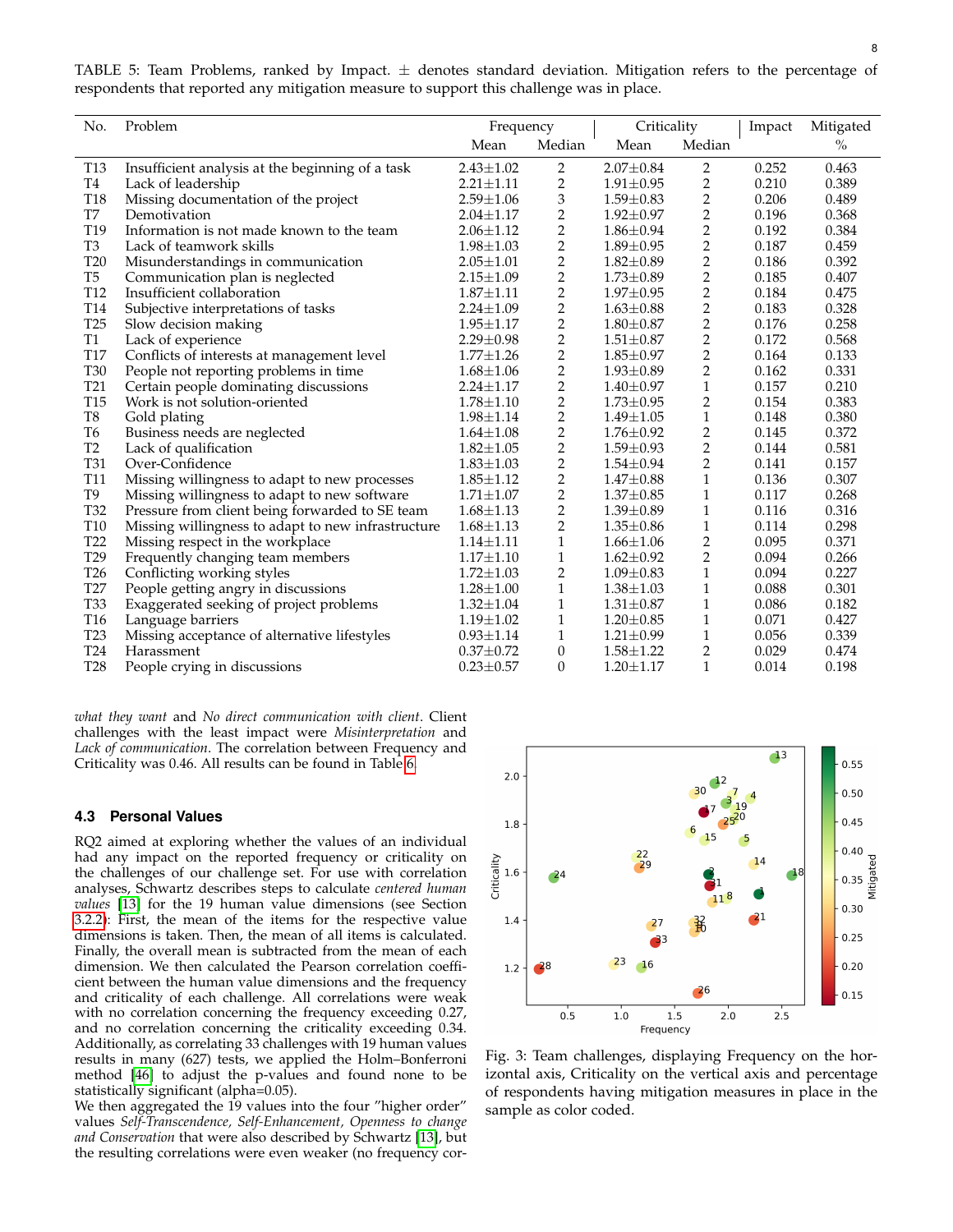<span id="page-8-0"></span>

| No.             | Problem                                                    | Frequency       |                         | Criticality     |                         | Impact |
|-----------------|------------------------------------------------------------|-----------------|-------------------------|-----------------|-------------------------|--------|
|                 |                                                            | Mean            | Median                  | Mean            | Median                  |        |
| C <sub>3</sub>  | Lack of interest in the project by the client              | $2.52 \pm 0.96$ | 2                       | $2.17 \pm 0.84$ | 2                       | 0.273  |
| C <sub>2</sub>  | Client does not know what they want                        | $2.26 \pm 0.99$ | 2                       | $2.28 \pm 0.83$ | 2                       | 0.258  |
| C15             | No direct communication with client                        | $2.32 \pm 0.93$ | $\overline{c}$          | $1.97 \pm 0.85$ | $\overline{c}$          | 0.228  |
| C9              | Client unable to specify measurable non-functional reqs    | $2.33 \pm 1.09$ | $\overline{c}$          | $1.85 \pm 0.87$ | $\overline{\mathbf{c}}$ | 0.216  |
| C14             | Insufficient analysis at the beginning of the project      | $2.00 \pm 1.04$ | $\overline{c}$          | $1.92 \pm 0.94$ | 2                       | 0.192  |
| C <sub>25</sub> | Over-Confidence                                            | $2.06 \pm 1.00$ | $\overline{\mathbf{c}}$ | $1.87 \pm 0.89$ | $\overline{2}$          | 0.192  |
| C <sub>24</sub> | People not reporting problems in time                      | $2.17 \pm 1.16$ | $\overline{c}$          | $1.77 \pm 0.91$ | $\overline{c}$          | 0.192  |
| C <sub>21</sub> | Missing respect towards the client from the team           | $2.04 \pm 0.95$ | $\overline{\mathbf{c}}$ | $1.85 \pm 0.85$ | $\overline{\mathbf{c}}$ | 0.189  |
| C10             | Unclear roles and responsibilities at client side          | $2.29 \pm 1.13$ | $\overline{c}$          | $1.60 \pm 0.86$ | 2                       | 0.183  |
| C <sub>5</sub>  | Missing technical knowledge at client side                 | $2.34 \pm 1.21$ | 2.5                     | $1.51 \pm 0.98$ | $\mathbf 1$             | 0.177  |
| C8              | Client unable to specify functional requirements           | $2.01 \pm 1.04$ | $\overline{\mathbf{c}}$ | $1.70 \pm 0.98$ | $\overline{\mathbf{c}}$ | 0.171  |
| C12             | Weak management at client side                             | $2.19 \pm 1.13$ | $\overline{\mathbf{c}}$ | $1.56 \pm 0.84$ | $\overline{c}$          | 0.171  |
| C7              | Conflicts of interests at client side                      | $2.07 \pm 1.05$ | $\overline{c}$          | $1.57 \pm 1.02$ | $\overline{2}$          | 0.163  |
| C <sub>6</sub>  | Exaggerated quality expectation of the client              | $2.53 \pm 1.16$ | 3                       | $1.28 \pm 0.88$ | $\mathbf{1}$            | 0.162  |
| C11             | Lack of prioritization by client                           | $2.01 \pm 1.14$ | $\overline{c}$          | $1.53 \pm 0.93$ | $\overline{\mathbf{c}}$ | 0.154  |
| C17             | Subjective interpretations of tasks                        | $1.88 \pm 0.96$ | $\overline{c}$          | $1.63 \pm 0.83$ | $\overline{c}$          | 0.153  |
| C13             | Insufficient collaboration                                 | $2.04 \pm 1.16$ | $\overline{c}$          | $1.46 \pm 0.99$ | $\overline{c}$          | 0.149  |
| C18             | Work is not solution-oriented                              | $1.91 \pm 1.02$ | $\overline{c}$          | $1.55 \pm 0.85$ | $\overline{c}$          | 0.148  |
| C <sub>4</sub>  | Missing IT project experience at client side               | $1.58 + 1.02$   | $\overline{2}$          | $1.72 \pm 1.01$ | $\overline{2}$          | 0.136  |
| C27             | Exaggerated seeking of project problems                    | $1.65 \pm 1.34$ | 2                       | $1.51 \pm 0.91$ | 1                       | 0.124  |
| C <sub>26</sub> | Management restricting communication of problems to client | $1.78 \pm 1.12$ | $\overline{c}$          | $1.38 \pm 0.95$ | 1                       | 0.123  |
| C19             | Language barriers                                          | $1.53 \pm 1.07$ | $\mathbf{1}$            | $1.58 \pm 0.97$ | 2                       | 0.121  |
| C16             | Communication plan is neglected                            | $1.29 \pm 1.01$ | 1                       | $1.59 \pm 0.98$ | 2                       | 0.102  |
| C <sub>23</sub> | Delays due to dependencies to client's third parties       | $1.26 \pm 1.04$ | 1                       | $1.60 \pm 0.96$ | 2                       | 0.100  |
| C <sub>22</sub> | Missing respect towards the team from the client           | $1.19 \pm 1.10$ | 1                       | $1.52 \pm 1.01$ | 1.5                     | 0.091  |
| C1              | Lack of communication                                      | $1.32 \pm 1.04$ | 1                       | $1.31 \pm 0.87$ | 1                       | 0.086  |
| C20             | Misinterpretations                                         | $1.00 \pm 0.96$ | 1                       | $1.28 \pm 0.93$ | 1                       | 0.064  |

<span id="page-8-2"></span>![](_page_8_Figure_2.jpeg)

Fig. 4: Client challenges, displaying Frequency on the horizontal axis and Criticality on the vertical axis.

relation exceeding 0.22 and no criticality correlation exceeding 0.26), none of which were statistically significant.

Therefore and to answer RQ2, we report that we found no evidence regarding the link between an individual's human values and the occurrence of human challenges in software engineering teams.

## <span id="page-8-3"></span>**4.4 Nation Count in Teams**

We additionally examined whether the presence of multiple nationalities in the team had an influence on the frequency and criticality of the team challenges.

<span id="page-8-1"></span>![](_page_8_Figure_8.jpeg)

Fig. 5: The median scores of all challenges relative to the nationality count in the team. For nation counts of two and three, Frequency drops by 0.5, for Criticality, it drops a whole level, from 2 (*Problematic*) to 1 (*Somewhat problematic*).

31 respondents worked in teams having just one nationality, while 148 worked in teams with more than one nationality. 13 respondents did not answer this question. For each nation count, we calculated the median of all challenge medians of the respondents that reported this nation count for both Frequency and Criticality up until a nation count of 6. For a nation count of 7 and higher, there were very few respondents for each count, so those were binned. As shown in Fig. [5,](#page-8-1) there was a drop in reported Frequency and Criticality for a nation count of 2 and 3.

We used this insight to create three bins: A bin with respondents having a single-nationality team (n=31), a bin with 2-3 nationalities (n=44), and a bin with four and more nationalities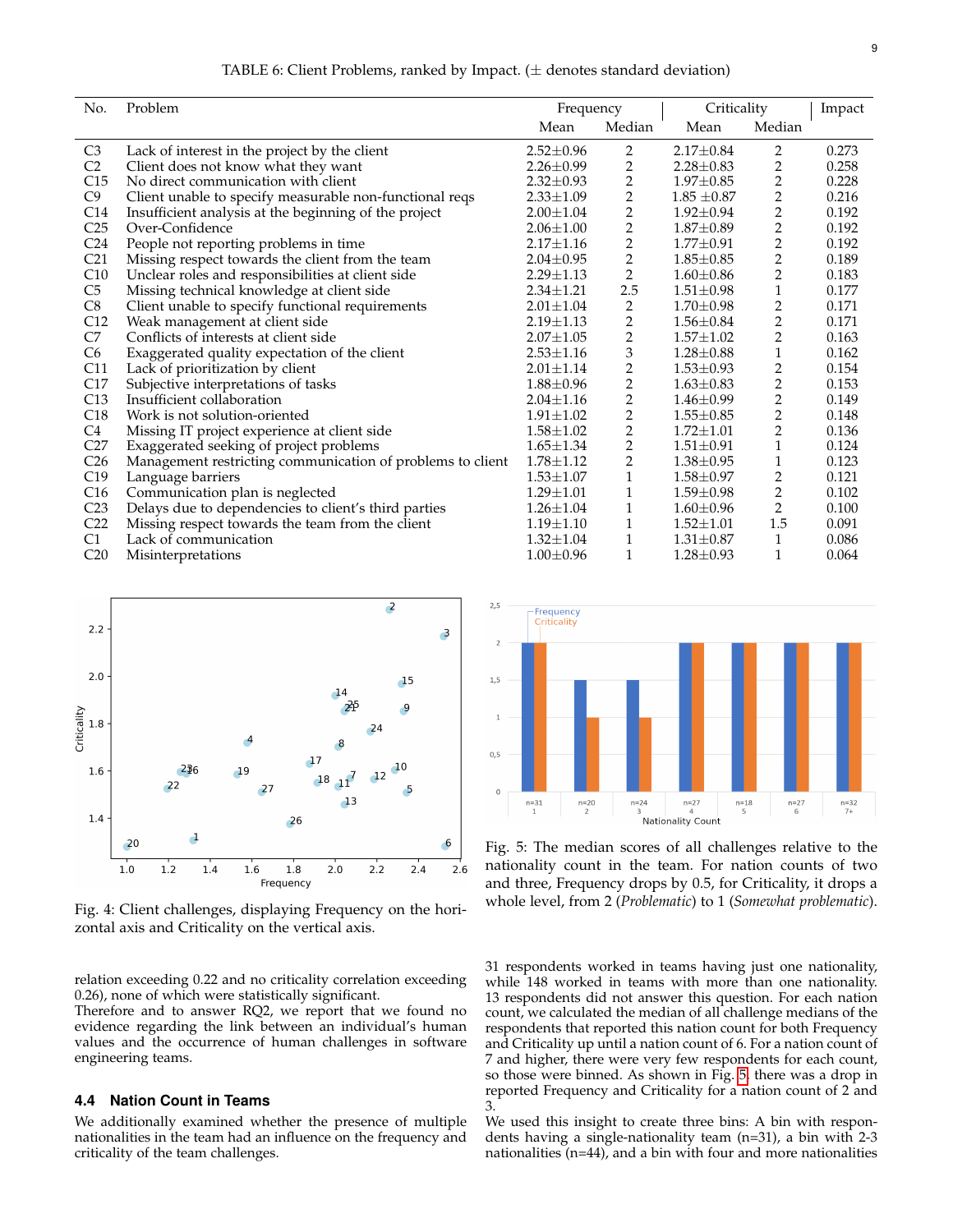$(n=104)$ .

First, we compared the 2-3 group with the single nationality group and checked for statistically significant (alpha=0.05) differences to single challenges. None of the challenges were significantly more critical or more frequent in the 2-3-group. However, the following challenges were significantly more frequent for the single-nationality teams:

- T3 *Lack of teamwork skills*
- (Freq: +0.5883, p=0.0149)
- T12 *Insufficient collaboration*
- (Freq: +0.5652, p=0.0405) • T23 *Missing acceptance of alternative lifestyles* (Freq: +0.7394, p=0.0115)

The following challenges were significantly more critical:

- T3 *Lack of teamwork skills* (Crit: +0.6656, p=0.0112)
- T9 *Missing willingness to adapt to new software* (Crit: +0.6923, p=0.0031)
- T10 *Missing willingness to adapt to new infrastructure*  $(Crit: +0.7495, p=0.0008)$
- T11 *Missing willingness to adapt to new processes* (Crit: +0.735, p=0.002)
- T12 *Insufficient collaboration* (Crit: +0.5733, p=0.0338)
- T15 *Work is not solution-oriented* (Crit: +0.6494, p=0.0168)
- T17 *Conflicts of interest at management level* (Crit: +0.6786, p=0.0236)
- T28 *People crying in discussions* (Crit: +1.0714, p=0.008)
- T33 *Exaggerated seeking of project problems*  $(Crit: +0.6737, p=0.0076)$

Secondly, we compared the 2-3 group with the group having four or more nationalities. Again, no challenge was significantly more critical or more frequent for the 2-3-group. The following challenges were significantly more frequent for the 4+ group:

- T2 *Lack of qualification* (Freq: +0.5541, p=0.0025)
- T3 *Lack of teamwork skills* (Freq: +0.6986, p=0.0001)
- T12 *Insufficient collaboration* (Freq: +0.4126, p=0.0294)
- T29 *Frequently changing team members* (Freq: +0.3831, p=0.0483)
- T31 *Over-Confidence*
	- (Freq: +0.3672, p=0.0434)

The following challenges were significantly more critical for the 4+ group:

- T1 *Lack of experience*
- (Crit: +0.3311, p=0.0363)
- T2 *Lack of qualification*
- (Crit: +0.4, p=0.0243)
- T3 *Lack of teamwork skills*  $(Crit: +0.6595, p=0.0005)$
- T4 *Lack of leadership* (Crit: +0.3652, p=0.0362)
- T5 *Communication plan is neglected*  $(Crit: +0.3749, p=0.0365)$
- T7 *Demotivation*
- (Crit: +0.3904, p=0.0354)
- T8 *Gold plating*
- (Crit: +0.7778, p=0.0001)
- T9 *Missing willingness to adapt to new software* (Crit: +0.4337, p=0.0103)
- T10 *Missing willingness to adapt to new infrastructure* (Crit: +0.5016, p=0.0026)
- T11 *Missing willingness to adapt to new processes*  $(Crit: +0.447, p=0.0063)$
- T12 *Insufficient collaboration* (Crit: +0.3986, p=0.0347)
- T24 *Harassment*
- (Crit: +1.0667, p=0.0039)
- T28 *People crying in discussions*
- (Crit: +1.2143, p=0.0029)

This finding indicates there seems to be a "sweet spot" of nationality diversity in our data. However, the count alone is a very raw dimension with limited explanatory power. We believe further investigation is necessary to understand these effects. To answer RQ3, there seems to be evidence that the degree of multinationality has an impact on the frequency as well as the criticality of some challenges.

## <span id="page-9-1"></span>**4.5 Team Virtuality**

We asked six questions to assess the work contexts of respondents in regard to degree of team virtualization (see Table [1](#page-3-1) and Fig. [6\)](#page-9-0). Each question could either be answered with "Yes" or "No".

<span id="page-9-0"></span>![](_page_9_Figure_46.jpeg)

Fig. 6: Team Virtualization characteristics of the survey respondents.

To answer RQ4, we split the sample for each virtualization characteristic and performed an independent t-test for each team challenge, using an alpha of 0.05 as a cutoff value for the p-values. The data looked normally distributed for all criticality values and for most frequency items, which was confirmed by a Shapiro-Wilk test  $[47]$ . The use of a t-test is acceptable for data that is not normally distributed according to the Central Limit Theorem if the sample size is sufficient (>30 per group) [\[48\]](#page-14-5). For those challenge frequencies the Shapiro-Wilk test returned an ambiguous outcome to (T1, T21, T22, T27), we checked whether there was a difference in statistical significance using a Mann–Whitney U test [\[49\]](#page-14-6) instead of a t-test. This would make T27 statistically significant regarding increased frequency for *Working with an offshore team* (p=0.0479) and *Working in a geographically dispersed team* (p=0.0497). However, given that they do not show up in the t-test and the p value is very close to the threshold of 0.05, we chose to omit these occurrences.

Being **part of an offshore team** does not seem to have an effect on the frequency of any challenge. However, T26 "*Conflicting working styles*" is regarded as less critical (Crit: -0.496, p=0.0319). It is noteworthy that this is the only case where virtualization had a positive impact on a challenge according to the data. **Working with an offshore team** was associated with a small, but significant increase in the frequency of the challenges

- T6 *Business needs are neglected*
- (Freq: +0.342, p=0.0376)
- T29 *Frequently changing team members* (Freq: +0.350, p=0.0328)

It did not have a statistically significant effect on the criticality of any challenge.

**Working from remote** also led to a small increase of T29 (Freq: +0.366, p=0.0307). There was no significant effect on the criticality of any challenge.

Working in a **geographically dispersed team** was associated with an increase of the frequency of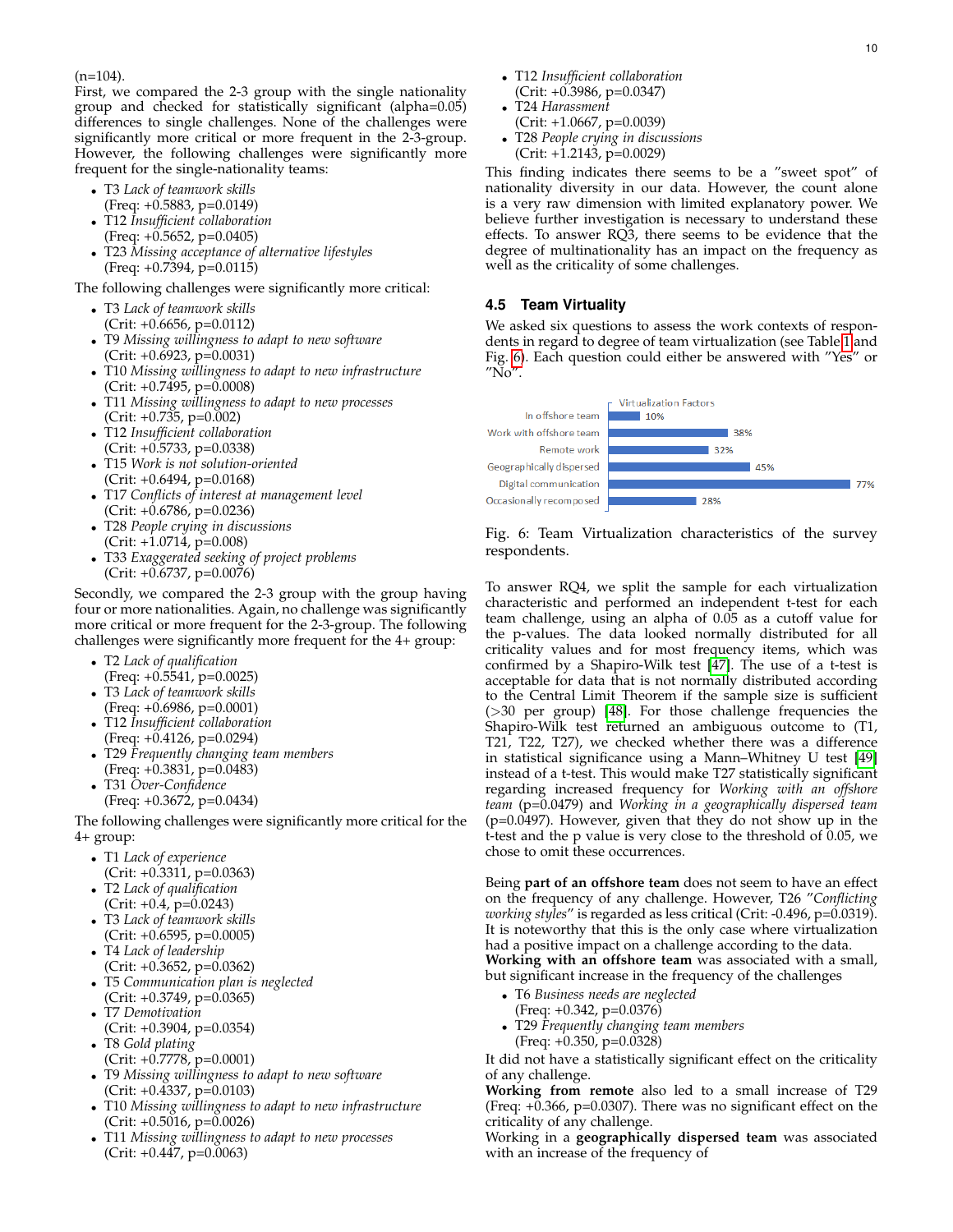- T6 *Business needs are neglected*
- $(Freq: +0.405, p=0.0111)$
- T17 *Conflicts of interest at management level* (Freq: +0.418, p=0.0231)
- T32 *Pressure from client forwarded to SE team level* (Freq: +0.397, p=0.0181)
- T33 *Exaggerated seeking of project challenges level*  $(Freq: +0.372, p=0.0016)$

Additionally, T1 "*Lack of experience*" (Crit: +0.285, p=0.0271) was considered more critical.

Using **digital communication** led to more frequent occurrence of

- T16 *Language Barriers*
- $(Freq: +0.422, p=0.0161)$
- T29 *Frequently changing team members* (Freq: +0.458, p=0.0159)
- T32 *Insufficient collaboration* (Freq: +0.398, p=0.0437)

There was no significant effect on criticality.

Finally, working in **teams that are occasionally recomposed** was associated with an increase in the frequency of

- T15 *Work is not solution-oriented*
- (Freq: +0.366, p=0.0408)
- T22 *Missing respect in the workplace*
- (Freq: +0.634, p=0.0398) • T24 *Harassment*
- (Freq: +0.220, p=0.0176)
- T25 *Slow decision making*  $(Freq: +0.404, p=0.0322)$
- T27 *People getting angry in discussions* (Freq: +0.396, p=0.0132)
- T29 *Frequently changing team members*
- (Freq: +0.929, p=0.0001)
- T30 *People not reporting problems in time* (Freq: +0.368, p=0.0305)

No statistically significant effect on criticality was observed. To answer RQ4, yes, the degree of virtualization seems to have an impact on human challenges in the team. Increasing the degree of virtualization of a team may increase the frequency of some human challenges, but only affected the criticality for one challenge and only for geographically dispersed teams.

## **4.6 Challenge Catalogue**

In the survey, in addition to checking frequency and criticality on an initial set of challenges, we collected feedback in order to create a relevant, up-to-date contemporary set of problems, ranging from suggestions to improve the wordings or reduce ambiguity as well as additional challenges that respondents felt were not covered by the survey challenge set. The survey had three optional open text fields at the end to collect feedback: Additional team challenges, additional client challenges, and general feedback about the survey. 74 respondents contributed feedback about additional team challenges that they felt were not covered sufficiently.

The feedback was analyzed by a member of the research group and split into challenges; either existing ones from the set if applicable or new ones if the match did not seem close enough. Then, a second colleague was tasked to match the feedback to the combined set of initial challenge codes plus the new ones discovered by the first member. In a second step, these challenges were aggregated or discarded if they did not seem to address the human side of the challenge well enough, or they were too close to existing challenges and thus redundant. The detailed list of changes to the initial challenge set can be found in the public repository (see Appendix [C\)](#page-17-0); the revised challenges are shown in Table [7.](#page-10-0)

Respondents also reported that the existing challenges were in part ambiguous. Some challenges were very specific, while

others were more abstract. For our revised challenge catalogue, we aggregated challenges and leveled the abstraction grade. We removed challenges that are difficult to diagnose, are close to being an organizational matter rather than a human challenge, or do not affect the actual software engineering work. Additionally, we plan to better describe how that kind of challenge might express itself in practise. For future surveys, we hope to reduce misinterpretations of the challenges, reduce survey length and be able to more exactly map the state of human challenges in software engineering. To limit the scope, our refined set of challenges focuses on challenges within the company (Team Challenges) and omits challenges happening in the context between the company and external entities (Client Challenges). Aggregating the challenges, we split the challenges into two categories (see Table [7\)](#page-10-0):

- Interpersonal. This category contains challenges that occur when people interact with each other. These challenges happen between colleagues (and are witnessed by the challenge reporter) or from colleagues to the respondent. They include problematic demeanour, clashes in the way people communicate, or general stances of individuals that prevent collaboration.
- Intrapersonal. This category contains burdens of any sort on an individual that may impact the work they do in a negative way. This category comprises all reported challenges that are an emotional state of an individual, or a stance they have towards a project, way of working or process.

<span id="page-10-0"></span>TABLE 7: Revised Team Challenge Set

| No.            | Challenge                              |
|----------------|----------------------------------------|
|                | <b>Inter-Personal Challenges</b>       |
| 1              | "Not my job"-mentality                 |
|                | Different communication preferences    |
| $\frac{2}{3}$  | Destructive Competition                |
| $\overline{4}$ | Lack of Confidence                     |
| 5              | Over-Confidence                        |
| 6              | Lack of Empathy                        |
| 7              | Pressure                               |
| 8              | People not reporting problems in time  |
| 9              | Frequently changing team members       |
| 10             | <b>Aggressive Discussion Styles</b>    |
| 11             | Misunderstandings                      |
| 12             | Discussions are not solution-oriented  |
| 13             | Reluctance to change working habits    |
| 14             | Team is not kept up-to-date            |
| 15             | Lack of mentors                        |
| 16             | Missing team cohesion                  |
| 17             | Different needs of staff not respected |
| 18             | Negativity                             |
| 19             | Harassment                             |
| 20             | Missing appreciation                   |
| 21             | Lack of mediation in conflicts         |
|                | Intra-Personal Challenges              |
| 1              | Bad Work-Life-Balance                  |
| $\overline{c}$ | Work is not solution-oriented          |
| 3              | Tasks insufficiently analyzed          |
| 4              | Task is not well defined or explained  |

- 5 Lack of knowledge
- 6 Gold Plating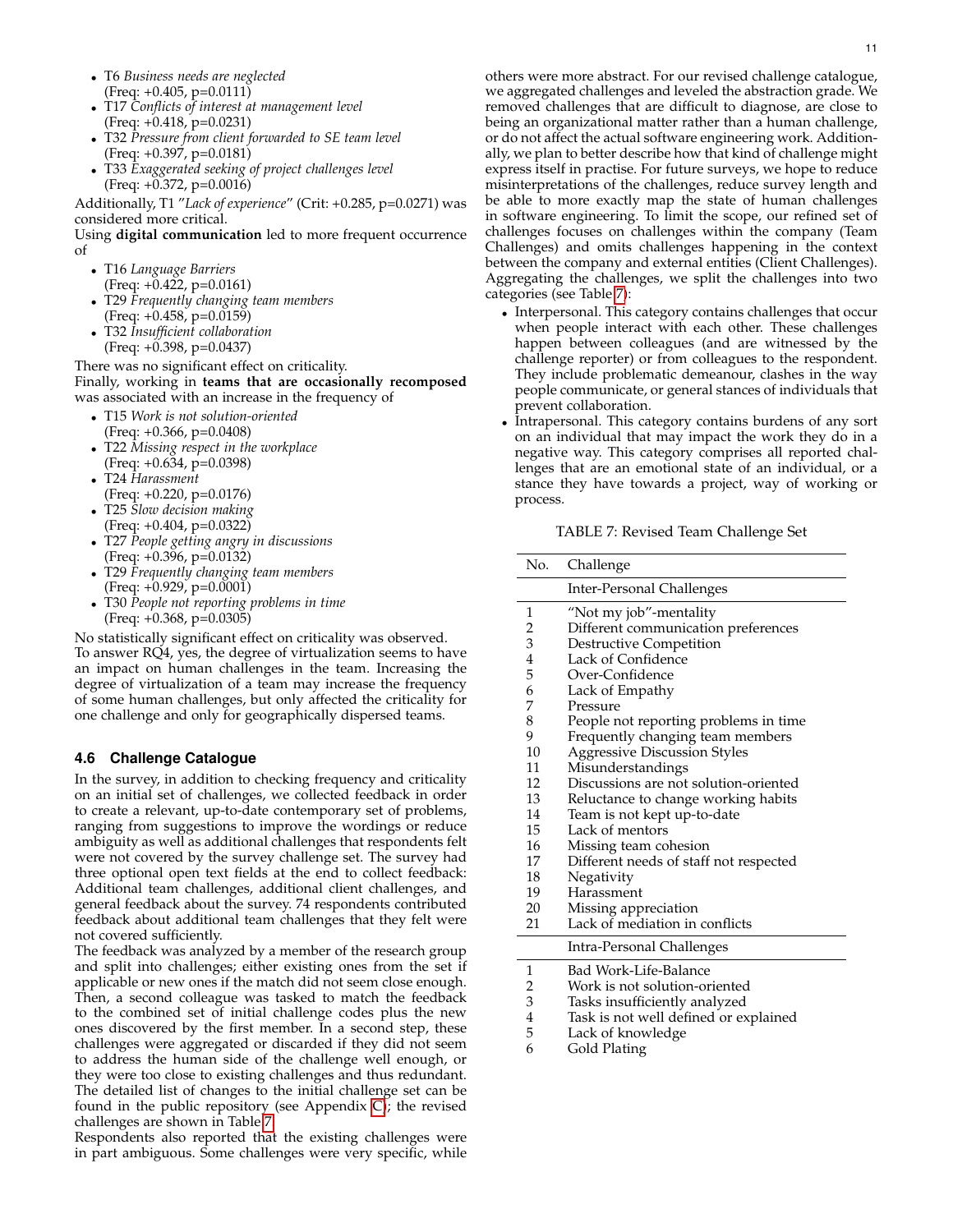The categorization allows to examine how certain measures at work affect an area of a challenge as a whole and puts some of the challenges into more specific context. If a measure is expected to only affect one area of challenges, the unnecessary other category can also be excluded to make surveys more compact.

A list of descriptions of the new challenge set can be found online in the repository linked in appendix [C.](#page-17-0) By explaining each problem, we additionally hope to decrease misunderstandings and conveying the scope of each individual challenge.

## <span id="page-11-0"></span>**5 DISCUSSION**

In this article, we summarised our findings from our survey conducted among 192 software development professionals. Our research focus was finding out which human challenges are considered most frequent and critical in software engineering. We examined the links between team virtualization, human values and nationalities and the occurrence and reported criticality of challenges.

Based on the feedback of the survey, we refined the challenge set and proposed two categories.

Our initial research questions were answered as followed:

- **RQ1**. We evaluated our initial challenge set. (see Table [5\)](#page-7-0). We introduced a refined challenge set based on the feedback of the survey (See Table [7\)](#page-10-0).
- **RQ2**. We found no significant evidence that human values as defined by Schwartz [\[13\]](#page-13-12) have an impact on the reported challenge frequency and criticality.
- **RQ3**. We found evidence that there seems to be a connection between nationality and challenges, with the sweet spot being teams with 2-4 nationalities.
- **RQ4**. We found evidence that a higher degree of team virtualization leads to a higher frequency of some challenges.

For the team challenges, *Insufficient analysis at the beginning of a task* was the most critical challenge. This makes sense as it can lead to multiple consecutive problems: Time, staff, and resources may not be correctly allocated. Required expertise might be missing in the team. Costs can explode beyond assumptions. However, it is not yet clear what causes this challenge. It could be a problem of the software engineering process, which should explicitly reserve time to analyse tasks before work on it begins. It could also be due to people not voicing concerns or not having the opportunity to do so. To tackle this, it should be ensured there is an explicit time and place to discuss tasks in depth with stakeholders and people that will work on the task, to ensure everyone is synchronized well - a central tenet of scaling agile frameworks [\[50\]](#page-14-7).

Other relevant team challenges (see Fig. [3](#page-7-1) and Table [5\)](#page-7-0) stemmed from a multitude of causes: Own emotional states such as *"Demotivation"* (T7), behaviour of superiors expressed as *"Leadership"* (T4), but also synchronisation issues such as *"Insufficient analysis of tasks"* (T13) or *"Information not made known to the team"* (T19). None of these challenges can be linked to a common root. This indicates that human challenges are a broad and complex problems. Finding out how to support the overcoming of these challenges will likely require detailed investigation for each challenge individually. Challenges related to intolerance were among the least relevant challenges for SE professionals: *"Harassment"* (T24), *"People crying"* (T28) and *"Missing Acceptance of alternative lifestyles"* (T23) were among the least frequent challenges. This seems to be a good sign for the state of minority inclusion in software engineering. Also, surprisingly, *"Language Barriers"* (T16) are not reported to be a big challenge

- while *"Misunderstandings in communication"* (T20) ranked 7th in Impact. Misunderstandings thus seem to occur on a higher level than simple syntactical language mistakes. As a misunderstanding can be highly problematic, with consequences ranging

from a task incorrectly implemented to a personal relationship at work being negatively affected, that certainly highlights the need for in-depth analysis of communication issues in software engineering.

The most relevant challenges between clients and SE teams (see Fig. [4](#page-8-2) and Table [6\)](#page-8-0) do seem to share a common root: Synchronisation between the client and the team is indirect and not frequent enough. The worst reported challenge was *"Lack of interest in the project by the client"*. This comes as a surprise as the client is paying for the project and most likely does have an interest in getting what they envision. It could be that the feeling that there is a lack of interest, as well as the 2nd (*"Client does not know what they want"* (C2)) and 3rd (*"No direct communication with client"* (C15)) most relevant challenges are intertwined. The client might not be uninterested in the project, but is not aware of the process, a lack of proactivity on their side or of misunderstandings that are going on. If communication is not direct, but forwarded or potentially reworded by another team, there could be more misunderstandings. Further research should examine whether direct, frequent communication between the clients and the SE team could improve the first five relevant challenges.

We found that human values of the respondent had no significant effect on the reported frequency or criticality. We assume that the effect size is small and a larger sample size is needed. It could also be that the instrument used was inadequate for the context, and a different mapping of human values is better suited. Important cultural context may also be lost when values are reduced to numbers [\[51\]](#page-14-8). Ultimately, supporting teams or teaming up people based on human values may not be desirable in practical settings due to privacy concerns and discriminatory effects.

Teams with 2-3 nationalities among the team members had less frequent and critical challenges than teams with just a single nation in our data. Interestingly, half of the less critical challenges have to do with "Missing willingness to adapt". Maybe the exposure to different nationalities leads to more acceptance of different stances on procedures, thus disagreement is seen as less critical to the project's success. However, the advantage disappeared and challenges became more frequent and critical with teams with more than five nationalities. Teams with many nationalities are probably more likely virtual teams or consist of subcontracted subteams: in our data, 76% of the 2-3 nation counts bin was geographically dispersed, but 96% of the 4+ nationalities bin. In this case, the reason for a higher frequency and perceived criticality of problems might be related to the organisational structure of the team rather than the fact that there are many nationalities.

Most aspects of team virtualization added to the frequency of challenges. Only one challenge was more critical: *Lack of experience* in case of geographically dispersed teams. It could be that less experienced workers may need more active supervision that is hard to maintain if colleagues are not physically available. For workers in offshore teams, the criticality was less severe when it came to conflicting working styles. Maybe that is because offshore teams tend to be used to outsource implementation rather than design, so the task merely needs to be done in whatever way.

An interpretation as to why the frequency rises in cases of many virtualization aspects could be this: Remote work, geographically dispersed teams and digital communication reduce personal interactions and may lead to weaker personal bonds between colleagues or, in case of re-composition of the team, bonds that are regularly broken, thus social roles have to be relearnt frequently (possibly contributing to T25 and T30). This could lead to less understanding of each other and the social structure of a team, in turn leading to less loyalty towards the company (contributing to T6, T29) or colleagues (T22, T24, T27). Interestingly, the use of digital communication seemed to contribute to the frequency of language barriers. Intuitively, using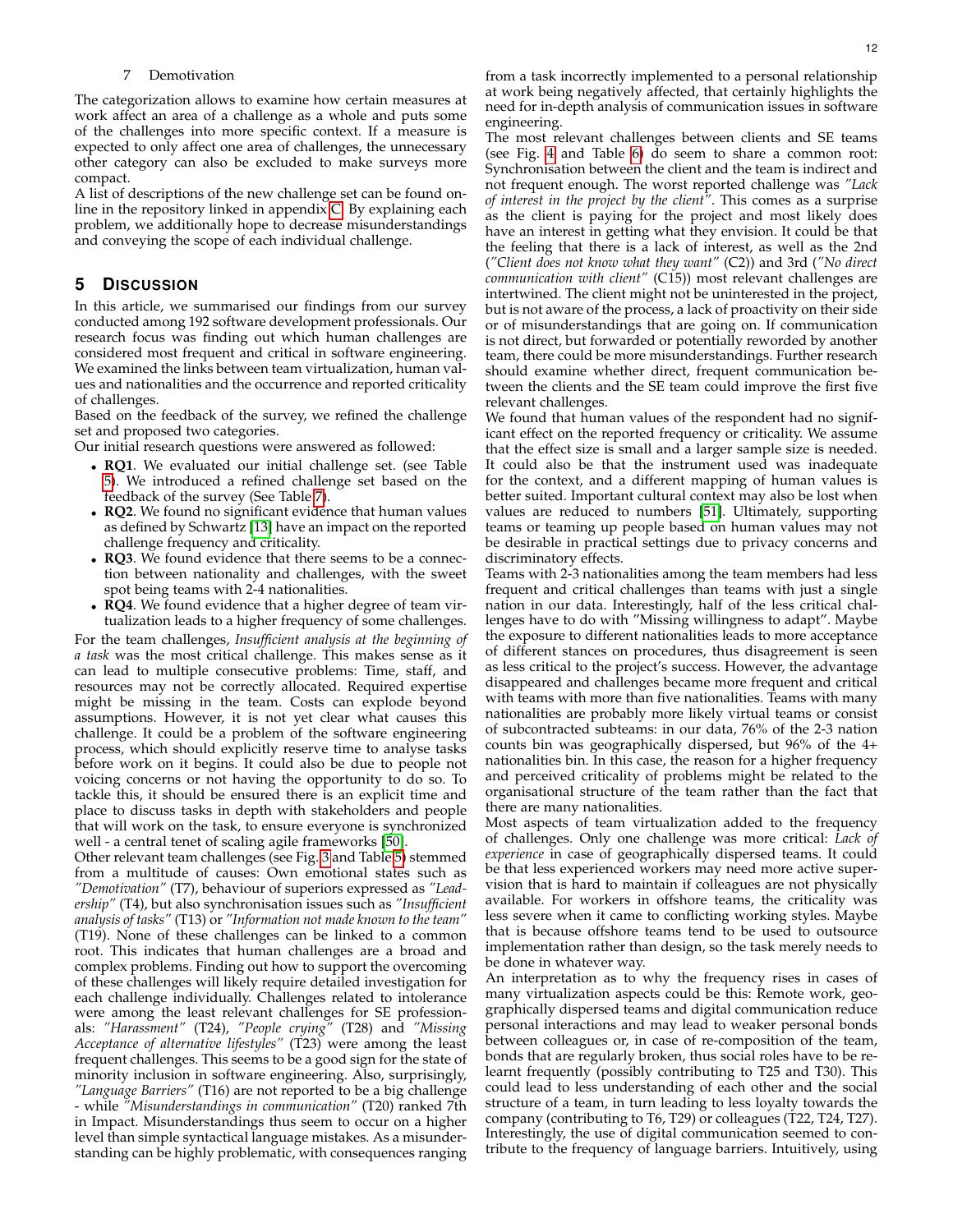text based communication should decrease the frequency as the involved can look up words and acoustic understanding is not a challenge. However, maybe bad connections – still common as of 2020 – contribute to people not understanding each other clearly, which in combination with unusual pronunciation or wordings may contribute to a feeling of the language being a barrier.

### **5.1 Limitations**

Most of the response sets came from LinkedIn users. As the LinkedIn search prioritizes local people, many of the respondents (75.5%) were working in Germany. As Europe's workforce differs greatly regarding engagement, happiness and productivity (with Germany having only few highly engaged workers) [\[52\]](#page-14-9), it can be assumed that the frequency and criticality of challenges could change if the focus would lie on a different country. The nationalities were predominantly European (69.8%), some from Asia (21.4%), but only few from America, Africa and other regions. Older software engineers that are less likely to use social media may be underrepresented. 24 of the responses were from members of the QualityMinds company network, which might have introduced a bias regarding the industry context, as the company at the time of the survey primarily operated in the financial sector.

The initial challenge set came largely from the NaPiRE dataset [\[10\]](#page-13-9), which had requirement engineers as a target group. Also, some respondents reported the challenges to be ambiguous or unclear. This became more obvious in the analysis of the data and the feedback: The initial catalogue contained problems that are not strictly enough a human challenge, such as "Missing documentation of the project". Some challenges were too open to interpretation or too similar - a small explanation for each challenge with examples of how it may manifest can help with getting the scope of the challenge across. The refinement of the challenge catalogue is prone to subjectivity of the two coders and represents our point of view on the matter. However, the data set is disclosed - other researchers are invited to review it. Some of the challenges have a U-shaped relationship, i.e. depending on the subjective thresholds of the observer, reducing the symptoms of a challenge could create another challenge: A worker who wants to make an effort to reduce their perceived demotivation could end up being perceived as over-confident or indulging in gold plating. Colleagues that want to get everyone on board and establish an atmosphere of collaboration could be regarded as not working in a solution-oriented way. Special care has to be taken when scores for these problems are aggregated, as effects may cancel themselves out and appear unproblematic even though the individual challenge scores would be high.

The questions regarding the degree of virtualization only allowed for binary Yes/No answers. Different degrees and nuances of virtualization aspects could not be expressed, e.g. the degrees of an offshore relation can be investigated using more fine-grained dimensions as described in the taxonomy for GSE by Smite et al  $[53]$ .

The survey did not ask for religion, organizational culture, processes used in the company and so on. These aspects that play a large role in the context of a work situation may influence challenges strongly and contribute to a lack of identified links i.e. for the human values. In future research, we plan to incorporate agile vs plan-driven processes and identify whether and how they contribute to challenge occurrences.

We did run a pilot survey to reduce the risk of the questions being ambiguous, however, the anonymous nature of the survey prevented us from reaching out to participants to validate the answers.

Finally, we realised the notion of Criticality was not explained sufficiently well, and not separated clearly enough from Frequency. Both scores were correlated with a correlation of 0.48 for the team challenges. Respondents were unsure whether they should report on Criticality as it happened in their circumstances, or judge "how critical it was if it happened frequently". For future research, we will focus solely on Frequency plus the concrete implications of a challenge that is not overcome, and abandon the concept of a "general badness".

## **6 CONCLUSION**

We have introduced a compact, refined set of human challenges tailored to software engineering teams. This set addresses the questions of what human challenges occur in SE teams (RQ1). We found that individuals' values do not largely influence the frequency and criticality of challenges within a team (RQ2). However, diversity in nationalities (RQ3) and a higher degree of team virtualization (RQ4) do seem to have an influence in the form of more frequent and critical challenges.

We see various ways of employing the set of human challenges. Additional links can be examined for whether they have an impact on the occurrence of challenges: Agile versus traditional ways of organizing teams, using different means of communication or the existence of special roles such as mentors and mediators in the company. Specific tools could be tested for their impact on specific challenges or their categories: Tools that allow feedback for employees, easy collaboration or documentation. The proposed set can also be used to probe the condition of teams and compare them with each other. If teams report a lot of challenges or differ greatly in their reports, mitigation strategies should be considered or could be shared across teams. In this survey, we have collected mitigation strategies for each challenge of the initial set from the respondents. They can be found in appendix [B.](#page-15-0)

While we found evidence that having multiple nations in a team makes some challenges less frequent, we did not find any significant links between human values and challenges. Future research should investigate which implications of different nationalities produce these results. An in-depth analysis could look at whether there are specific nationalities that work well together. What do they share, what sets them apart? It could also be that companies that have a diverse workforce are more open and tolerant to begin with, contributing to a better work atmosphere, in turn resulting in less frequent challenges.

Finally, in our data, degree of virtualization including digital communication seemed to have an impact on many of the challenges. In our future research, we will examine this on a deeper level: Are there any means of communication or specific tools that have a positive impact on our list of challenges? Is there a difference between text-based communication and being able to see the coworkers' faces? The following constitute more detailed hypotheses that we plan to investigate in our future research:

- **H1.** Video and audio-only both lead to more interpersonal challenges compared to in-person meetings.
- **H2.** Text-based communication leads to more interpersonal challenges than audio communication.
- **H3.** Audio-based communication leads to more interpersonal challenges than communication with both video and audio communication.
- **H4.** The challenge increase stemming from offshore team setups, working remotely and being geographically dispersed can be explained by the increased use of digital communication.
- **H5.** Recomposing teams often leads to more inter-personal challenges.
- **H6.** Having more than one nationality in the team leads to less interpersonal challenges.
- **H7.** Having more interpersonal challenges lead to more intrapersonal challenges.
- H1-H5 are based on our findings described in section [4.5.](#page-9-1) For
- H1-H3, we speculate that some problems occur as a result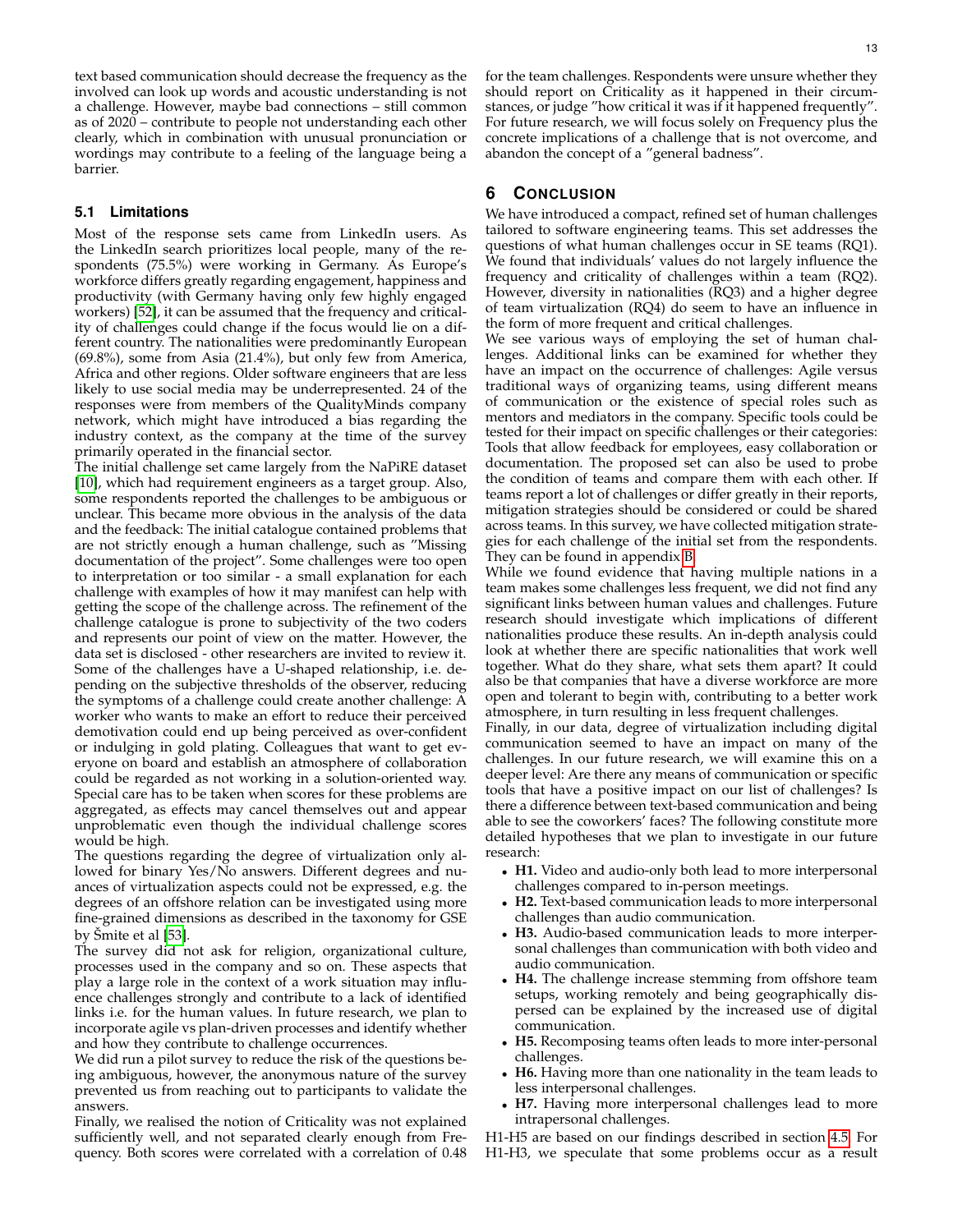of taking away non-textual cues such as intonation or facial expressions [\[54\]](#page-14-11). H6 is a result of our findings of section [4.4.](#page-8-3) Finally, we suspect that the presence of many challenges in the working environment or between colleagues have a negative impact and thus lead to an increase of intrapersonal challenges due to stress contagion effects [\[55\]](#page-14-12).

Software engineering is a human activity. Faced with crises like climate change and pandemics, affecting both the way we live and the way we work, research on human challenges in the context of new working styles seems more relevant than ever.

## **REFERENCES**

- <span id="page-13-0"></span>[1] D. Graziotin, X. Wang, and P. Abrahamsson, "Happy software developers solve problems better: psychological measurements in empirical software engineering," *PeerJ*, vol. 2, p. e289, 2014.
- <span id="page-13-1"></span>L. F. Capretz, "Bringing the human factor to software engineering," *IEEE software*, vol. 31, no. 2, pp. 104–104, 2014.
- <span id="page-13-2"></span>[3] J. Whittle, M. A. Ferrario, W. Simm, and W. Hussain, "A Case for Human Values in Software Engineering," *IEEE Software*, vol. 7459, pp. 1–11, 2019.
- <span id="page-13-3"></span>[4] F. Fazli and E. A. C. Bittner, "Cultural influences on collaborative work in software engineering teams," in *Proceedings of the 50th Hawaii international conference on system sciences*, 2017.
- <span id="page-13-4"></span>[5] P. Lenberg, R. Feldt, and L. G. Wallgren, "Human factors related challenges in software engineering - An industrial perspective," *Proceedings - 8th International Workshop on Cooperative and Human Aspects of Software Engineering, CHASE 2015*, pp. 43–49, 2015.
- <span id="page-13-5"></span>L. Menezes and R. Prikladnicki, "Diversity in software engineering," *Proceedings - International Conference on Software Engineering*, pp. 45–48, 2018.
- <span id="page-13-6"></span>[7] R. W. Berg, "The anonymity factor in making multicultural teams work: Virtual and real teams," *Business Communication Quarterly*, vol. 75, no. 4, pp. 404–424, 2012.
- <span id="page-13-7"></span>[8] K. Conboy, S. Coyle, X. Wang, and M. Pikkarainen, "People over process: Key challenges in agile development," *IEEE Software*, vol. 28, no. 4, pp. 48–57, 2011.
- <span id="page-13-8"></span>S. Wagner and M. Ruhe, "A systematic review of productivity factors in software development," *CoRR*, vol. abs/1801.06475, 2018.
- <span id="page-13-9"></span>[10] D. Méndez Fernández, S. Wagner, M. Kalinowski, M. Felderer, P. Mafra, A. Vetrò, T. Conte, M.-T. Christiansson, D. Greer, C. Lassenius *et al.*, "Naming the pain in requirements engineering: contemporary problems, causes, and effects in practice," *Empirical Software Engineering*, 2016.
- <span id="page-13-10"></span>[11] S. J. Han and M. Beyerlein, "Framing the effects of multinational cultural diversity on virtual team processes," *Small group research*, vol. 47, no. 4, pp. 351–383, 2016.
- <span id="page-13-11"></span>[12] D. De Paoli and A. Ropo, "Open plan offices–the response to leadership challenges of virtual project work?" *Journal of Corporate Real Estate*, 2015.
- <span id="page-13-12"></span>[13] S. H. Schwartz, J. Cieciuch, M. Vecchione, E. Davidov, R. Fischer, C. Beierlein, A. Ramos, M. Verkasalo, J.-E. Lönnqvist, K. Demirutku *et al.*, "Refining the theory of basic individual values." *Journal of personality and social psychology*, vol. 103, no. 4, p. 663, 2012.
- <span id="page-13-13"></span>[14] M.-A. Storey, N. A. Ernst, C. Williams, and E. Kalliamvakou, "The who, what, how of software engineering research: a sociotechnical framework," *Empirical Software Engineering*, vol. 25, no. 5, pp. 4097–4129, 2020.
- <span id="page-13-14"></span>[15] S. Beecham, P. O'Leary, S. Baker, I. Richardson, and J. Noll, "Who are we doing global software development research for?" in *8th IEEE international conference on global software engineering (ICGSE'13), Bari, Italy*, 2013.
- <span id="page-13-15"></span>[16] A. Yugendhar and P. Kumar, "A comprehensive analysis on cultural diversity," *International Journal of Engineering and Management Research (IJEMR)*, vol. 7, no. 5, pp. 194–201, 2017.
- <span id="page-13-16"></span>[17] D. Foster, F. Gilardi, P. Martin, W. Song, D. Towey, and A. White, "Students as co-producers in a multidisciplinary software engineering project: addressing cultural distance and cross-cohort handover," *Teachers and Teaching*, vol. 24, no. 7, pp. 840–853, 2018.
- <span id="page-13-17"></span>[18] Y. Wang, J. Markkula, and J. Jiang, "Cultural factors influencing international collaborative software engineering education in china," in *2017 24th Asia-Pacific Software Engineering Conference (APSEC)*. IEEE, 2017, pp. 31–40.
- <span id="page-13-18"></span>[19] H. Huang and E. M. Trauth, "Cultural influences and globally distributed information systems development: experiences from chinese it professionals," in *Proceedings of the 2007 ACM SIGMIS CPR conference on Computer personnel research: The global information technology workforce*. ACM, 2007, pp. 36–45.
- <span id="page-13-19"></span>[20] V. Casey and I. Richardson, "Practical experience of virtual team software development," *European Software Process Improvement*, 2004.
- <span id="page-13-20"></span>[21] V. Casey, "Leveraging or exploiting cultural difference?" in *2009 Fourth IEEE International Conference on Global Software Engineering*. IEEE, 2009, pp. 8–17.
- <span id="page-13-21"></span>[22] G. Borchers, "The software engineering impacts of cultural factors on multi-cultural software development teams," in *Proceedings of the 25th international conference on Software engineering*. IEEE Computer Society, 2003, pp. 540–545.
- <span id="page-13-22"></span>[23] T. Alsanoosy, M. Spichkova, and J. Harland, "Cultural influences on requirements engineering process in the context of saudi arabia," in *Proceedings of the 13th International Conference on Evaluation of Novel Approaches to Software Engineering - Volume 1: ENASE*, INSTICC. SciTePress, 2018, pp. 159–168.
- <span id="page-13-23"></span>[24] H. Tenzer and M. Pudelko, "Leading across language barriers: Managing language-induced emotions in multinational teams," *The Leadership Quarterly*, vol. 26, no. 4, pp. 606–625, 2015.
- <span id="page-13-24"></span>[25] -, "The influence of language differences on power dynamics in multinational teams," *Journal of World Business*, vol. 52, no. 1, pp. 45–61, 2017.
- <span id="page-13-25"></span>[26] T. Neeley, "Global teams that work," *Harvard Business Review*, vol. 93, no. 10, pp. 74–81, 2015.
- <span id="page-13-26"></span>[27] M. Paasivaara, N. H. af Ornäs, P. Hynninen, C. Lassenius, T. Niinimäki, and A. Piri, "Practical guide to managing distributed software development projects," *Aalto University, School of Science and Technology, Espoo*, 2010.
- <span id="page-13-27"></span>[28] T.-P. Liang, C.-C. Liu, T.-M. Lin, and B. Lin, "Effect of team diversity on software project performance," *Industrial Management & Data Systems*, vol. 107, no. 5, pp. 636–653, 2007.
- <span id="page-13-28"></span>[29] L. S. Henderson, R. W. Stackman, and R. Lindekilde, "Why cultural intelligence matters on global project teams," *International Journal of Project Management*, vol. 36, no. 7, pp. 954–967, 2018.
- <span id="page-13-29"></span>[30] A. Klitmøller, S. C. Schneider, and K. Jonsen, "Speaking of global virtual teams: language differences, social categorization and media choice," *Personnel Review*, 2015.
- <span id="page-13-30"></span>[31] M. A. Almomani, S. Basri, and A. R. Gilal, "Empirical study of software process improvement in malaysian small and medium enterprises: The human aspects," *Journal of Software: Evolution and Process*, vol. 30, no. 10, p. e1953, 2018.
- <span id="page-13-31"></span>[32] M.-A. Storey, T. Zimmermann, C. Bird, J. Czerwonka, B. Murphy, and E. Kalliamvakou, "Towards a theory of software developer job satisfaction and perceived productivity," *IEEE Transactions on Software Engineering*, 2019.
- <span id="page-13-32"></span>[33] M. Spichkova, H. Liu, M. Laali, and H. W. Schmidt, "Human factors in software reliability engineering," *arXiv preprint arXiv:1503.03584*, 2015.
- <span id="page-13-33"></span>[34] R. J. House, P. J. Hanges, M. Javidan, P. W. Dorfman, and V. Gupta, *Culture, leadership, and organizations: The GLOBE study of 62 societies*. Sage publications, 2004.
- <span id="page-13-34"></span>[35] R. D. Lewis, *Cross cultural communication: A visual approach*. Transcreen Publications, 1999.
- <span id="page-13-35"></span>[36] G. Hofstede, G. J. Hofstede, and M. Minkov, *Cultures and organizations: Software of the mind*. Citeseer, 2005, vol. 2.
- <span id="page-13-36"></span>[37] P. Brewer and S. Venaik, "On the misuse of national culture dimensions," *International Marketing Review*, vol. 29, no. 6, pp. 673– 683, 2012.
- <span id="page-13-37"></span>[38] B. McSweeney, "Fashion founded on a flaw: The ecological monodeterministic fallacy of hofstede, globe, and followers," *International Marketing Review*, vol. 30, no. 5, pp. 483–504, 2013.
- <span id="page-13-38"></span>[39] E. Bradner, G. Mark, and T. D. Hertel, "Effects of team size on participation, awareness, and technology choice in geographically distributed teams," *Proceedings of the 36th Annual Hawaii International Conference on System Sciences, HICSS 2003*, 2003.
- <span id="page-13-39"></span>[40] C. Aubé, V. Rousseau, and S. Tremblay, "Team Size and Quality of Group Experience: The More the Merrier?" *Group Dynamics*, vol. 15, no. 4, pp. 357–375, 2011.
- <span id="page-13-40"></span>[41] A. Luckhardt, "Analysis of Human Errors in Requirements Engineering," Technische Universität München, Tech. Rep., 2019.
- <span id="page-13-41"></span>[42] M. Flint, "10 Common Problems Project Teams Face," 2016. [Online]. Available: [https://www.apm.org.uk/blog/](https://www.apm.org.uk/blog/10-common-problems-project-teams-face/) [10-common-problems-project-teams-face/](https://www.apm.org.uk/blog/10-common-problems-project-teams-face/)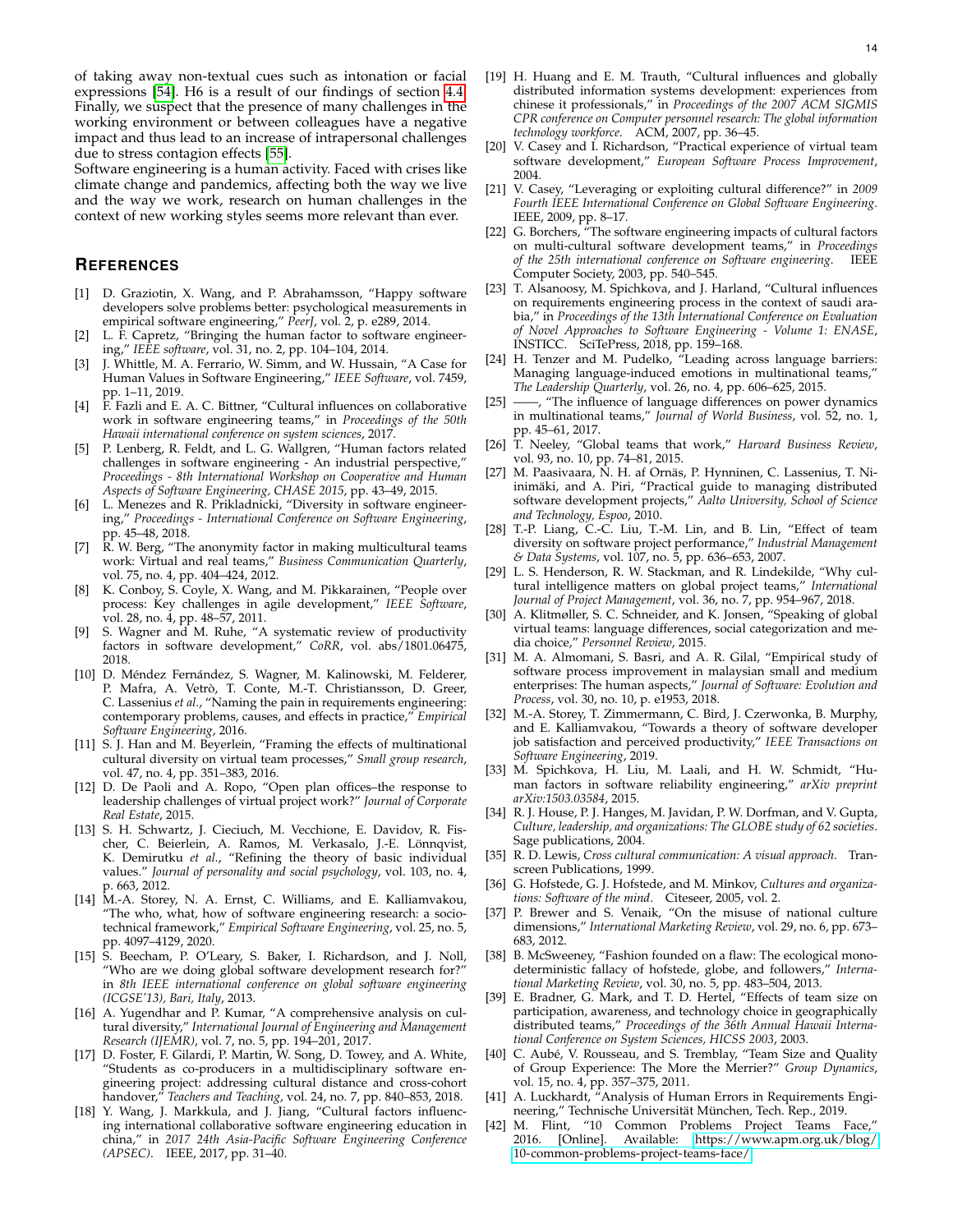- <span id="page-14-0"></span>[43] M. Renee, "Top 10 Diversity Issues at Work," https://smallbusiness.chron.com/ [top-10-diversity-issues-work-24939.html](https://smallbusiness.chron.com/top-10-diversity-issues-work-24939.html)
- <span id="page-14-1"></span>[44] K. Hammond, "Your Slow Decisions Are Frustrating Your Team," 2016. [Online]. Available: [https://thinkshiftinc.com/blog/](https://thinkshiftinc.com/blog/empowering-your-team-to-make-better-marketing-decisions) [empowering-your-team-to-make-better-marketing-decisions](https://thinkshiftinc.com/blog/empowering-your-team-to-make-better-marketing-decisions)<br>
[45] E. Batista, "Work Style Differences," 2019.
- <span id="page-14-2"></span>E. Batista, "Work Style Differences,"<br>[Online]. Available: https://www.edbatista.com, https://www.edbatista.com/2019/05/ [work-style-differences.html](https://www.edbatista.com/2019/05/work-style-differences.html)
- <span id="page-14-3"></span>[46] S. Holm, "A simple sequentially rejective multiple test procedure," *Scandinavian journal of statistics*, pp. 65–70, 1979.
- <span id="page-14-4"></span>[47] S. S. Shapiro and M. B. Wilk, "An analysis of variance test for normality," *Biometrika*, vol. 52, no. 3-4, pp. 591–611, dec 1965. [Online]. Available:<https://doi.org/10.1093/biomet/52.3-4.591>
- <span id="page-14-5"></span>[48] J. Bortz and C. Schuster, "Tests zur überprüfung von unterschiedshypothesen," in *Statistik für Human-und Sozialwissenschaftler*. Springer, 2010, pp. 117–136.
- <span id="page-14-6"></span>[49] H. B. Mann and D. R. Whitney, "On a test of whether one of two random variables is stochastically larger than the other," *The annals of mathematical statistics*, pp. 50–60, 1947.
- <span id="page-14-7"></span>[50] D. Leffingwell, *Agile software requirements: lean requirements prac*tices for teams, programs, and the enterprise. Professional, 2010.
- <span id="page-14-8"></span>[51] M. Pudelko, B. S. Reiche, and C. Carr, "Recent developments and emerging challenges in international human resource management," 2015.
- <span id="page-14-9"></span>[52] W. B. Schaufeli, "Work engagement in europe," *Organ Dyn*, vol. 47, no. 2, pp. 99–106, 2018.
- <span id="page-14-10"></span>[53] D. Šmite, C. Wohlin, Z. Galviņa, and R. Prikladnicki, "An empirically based terminology and taxonomy for global software engineering," *Empirical Software Engineering*, vol. 19, no. 1, pp. 105– 153, 2014.
- <span id="page-14-11"></span>[54] L. E. Sherman, M. Michikyan, and P. M. Greenfield, "The effects of text, audio, video, and in-person communication on bonding between friends," *Cyberpsychology: Journal of psychosocial research on cyberspace*, vol. 7, no. 2, 2013.
- <span id="page-14-12"></span>[55] E. Wethington, "Contagion of stress," in *Advances in group processes*. Emerald Group Publishing Limited, 2000.
- <span id="page-14-13"></span>[56] A. Brand, L. Allen, M. Altman, M. Hlava, and J. Scott, "Beyond authorship: attribution, contribution, collaboration, and credit," *Learned Publishing*, vol. 28, no. 2, pp. 151–155, 2015.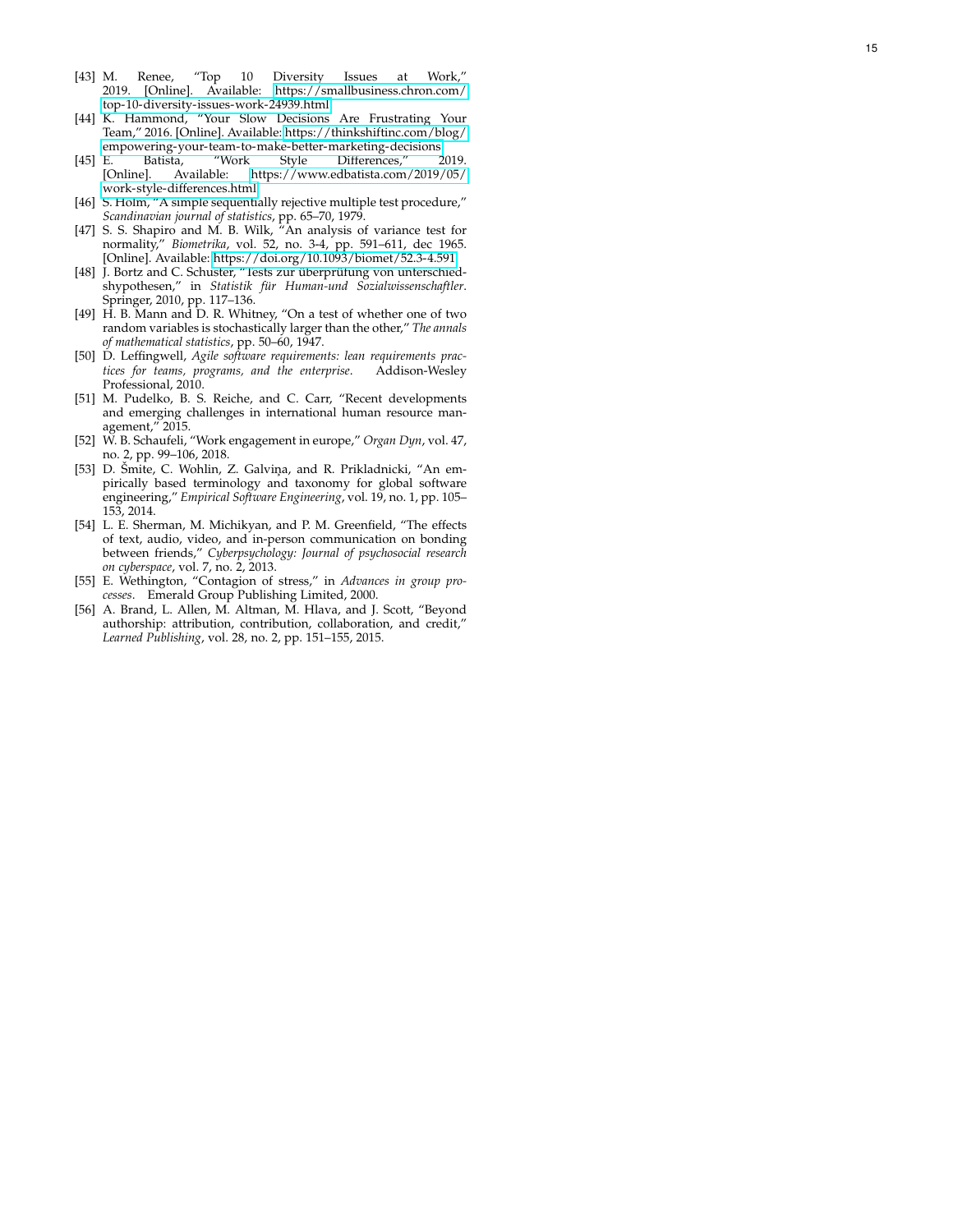# **APPENDIX A CONTRIBUTIONS**

Table [8](#page-15-1) elaborates on the details of authorship in regard to this manuscript. The roles and following descriptions have been taken verbatim from Mendez et al. in [\[10\]](#page-13-9), which is an extension of roles described by Brand et al. in [\[56\]](#page-14-13).

- Conceptualisation: Ideas; formulation or evolution of overarching research goals and aims.
- Project Administration: Management and coordination responsibility for the research activity planning and execution.
- Methodology: Development or design of methodology; creation of models.
- Instrument Design: Development / re-design of the instrument used in this replication.
- Data Collection: Data collection as national representative in the respective country using the provided infrastructure.
- Data Analysis: Application of textual analysis techniques to study and interpret the data.
- Data Curation: Management activities to annotate (produce metadata), scrub data and maintain research data (including software code, where it is necessary for interpreting the data itself) for initial use and later reuse.
- Data Visualisation: Preparation, creation and/or presentation of the published work, specifically visualisation/ data presentation.
- Writing Original Draft: Preparation, creation and/or presentation of the published work, specifically writing the initial draft (including substantive translation).
- Data Review & Editing: Preparation, creation and/or presentation of the published work by those from the original research group, specifically critical review, commentary or revision including pre- or post-publication stages.

#### <span id="page-15-1"></span>TABLE 8: Authorship details: Contributions.

| Role                       | M. Hoffmann | D. Mendez    | Fagerholn<br>ГĽ,    | A. Luckhard |
|----------------------------|-------------|--------------|---------------------|-------------|
| Conceptualisation          | X           | X            |                     |             |
| Project Administration     | X           | X            |                     |             |
| Methodology                |             | $X \times X$ | $\boldsymbol{\chi}$ |             |
| <b>Instrument Design</b>   |             | $X \times X$ | $\chi$              |             |
| Data Collection            | X           | X            |                     |             |
| Data Analysis              | X           |              |                     |             |
| Data Curation              | X           |              |                     |             |
| Data Visualisation         | X           |              |                     |             |
| Writing - Draft            | X           | X            |                     |             |
| Writing - Review & Editing | X           | X            |                     |             |

## <span id="page-15-0"></span>**APPENDIX B REPORTED MITIGATION MEASURES**

In following is a summary of the reported measures that respondents had in place for each team challenge.

#### T1, **Lack of experience**:

- Trainings and Coachings
- Peer Programming, Code Reviews
- Mentors
- "Onboarding Checklists"
- Regular Meetings for Updates and Knowledge Exchange
- Installment of Communities of Practices
- T2, **Lack of qualification**:
- Training Offers (Funding for books, online&offline courses, trainings, certificates)
- Mentors
- Possibility to switch team in-house
- Open Discussions
- Strict monitoring of conventions being followed
- Adapting difficulty of tasks to qualification

# T3, **Lack of teamwork skills**:

- Team Building & Events
- Pair Programming
- Retrospectives & Team Outings
- Coaches & Trainings
- SCRUM
- Employ software to measure office mood
- Flat Hierarchies
- T4, **Lack of leadership**:
	- Coachings & Trainings
	- Foster&Grow Leaders in-house with guidance by seniors
	- Feedback Sessions & Retrospectives
	- Employ software to measure office mood
- T5, **Communication plan is neglected**:
	- Project Management Software
	- Retrospective & Transparency Talks
	- Commitments to stick to a plan
	- **Trainings**
	- Employ a defined process
	- Leadership
	- Ensure everyone has access to updates
	- Trainings
	- Schedule regular meetings
- T6, **Business needs are neglected**:
	- Establish Key Performance Indicators
	- Regular Updates
	- Strong engagement of stakeholders
	- Backlog Refinement
	- Involve a project manager
	- Ensure staff understands what the holistic direction&goal of the company is
	- Open Discussions
	- Feedback
	- Regular presentations about positive consequences of engagement and negative consequences of neglect
- T7, **Demotivation**
	- Optimize distribution of tasks
	- Opportunities to relax (Kicker Table, Ping Pong Tables, Gaming Consoles, special free time)
	- Social Support (Direct valuing of the staff, One-on-one talks, open discussions, team events, reachable leads)
	- Visualizing the goals
	- Gifts (Wearables with team logo)
	- Success Stories
	- Leadership
	- Financial incentives
	- Retrospectives
	- Shift focus regularly (change between implementation, research, analysis, technical maintenance)
	- Employ software to measure office mood
- T8, **Gold plating**:
	- Establish Key Performance Indicators
	- Backlog Grooming
	- Roadmaps
	- Detailed task specification and clear requirements
	- SCRUM
	- Strict Product Owners
- T9, **Missing willingness to adapt to new software**:
	- Democratic decisions
	- Enforcement by management
	- Demo of new software and showcase of the benefits • Trainings
- 
- T10, **Missing willingness to adapt to new infrastructure**: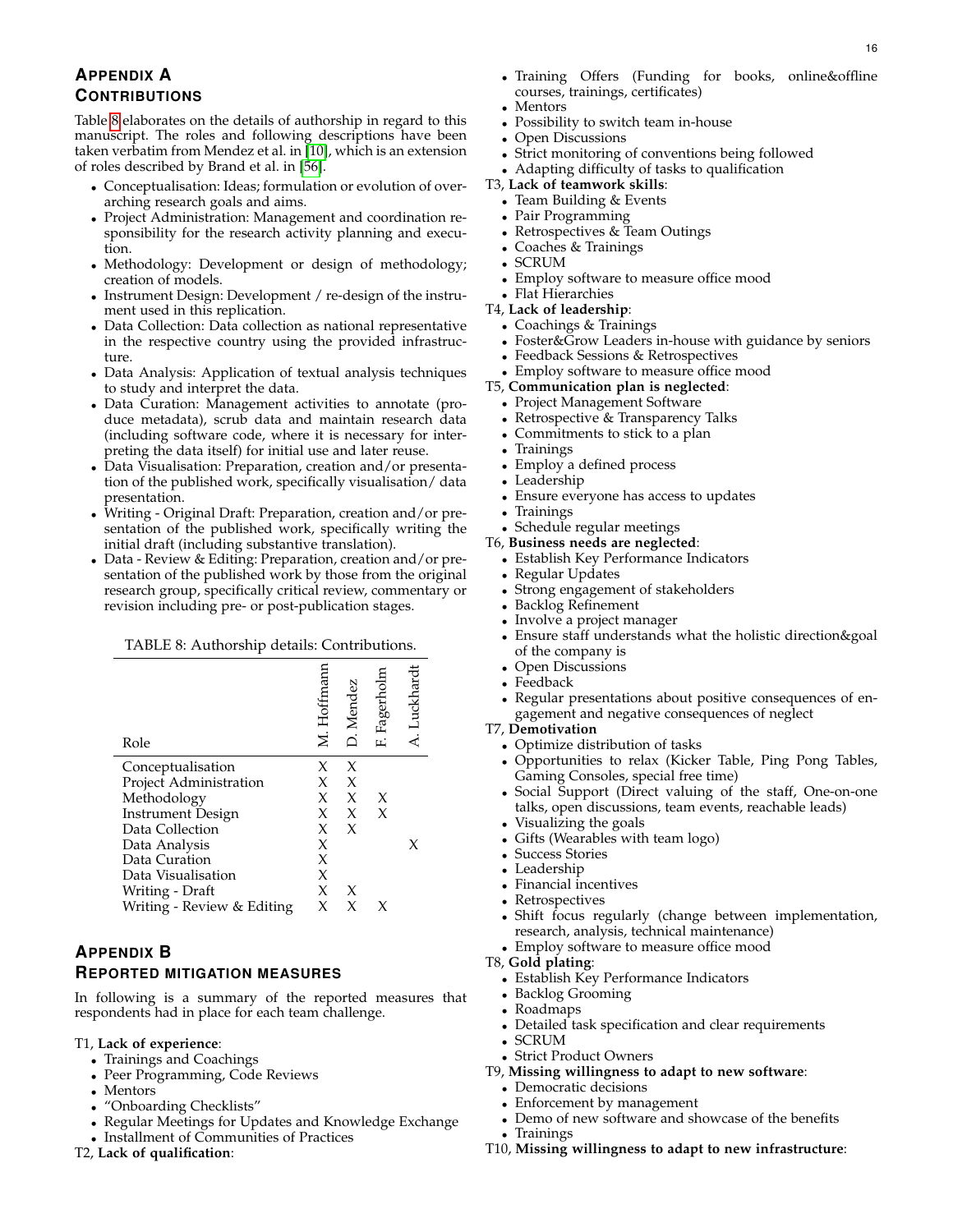- Enforcement
- Training
- Demo of new infrastructure and showcase the benefits
- Tutorials
- Democratic decisions
- Designate enthusiastic team colleague as a go-to person in case of problems
- T11, **Missing willingness to adapt to new processes**:
	- Enforcement
	- Training
	- Leadership
	- Analytic decisions based on pros and cons
	- Open Discussions

## T12, **Insufficient collaboration**:

- Team Events
- Regular Meetings
- Coachings
- Peer Programming
- Retrospectives
- Leadership
- Friendly escalation
- "Technical Council" Assembly of all teams with representatives to increase understanding of each other
- T13, **Insufficient analysis at the beginning of a task**:
	- Team Reviews
	- Commitment to better planning
	- Introduction of formal specification processes
	- SCRUM
	- Retrospectives
	- Intense communication with stakeholders from the start
	- Pre-Grooming Meetings where team members can ask about areas they do not know
- T14, **Subjective interpretations of tasks**:
	- Implement a formalized process of defining tasks
	- Project Management Software
	- Team Reviews
	- Regular planning meetings
	- Definitions of Ready
	- SCRUM
	- Open Discussions
	- Delegate task definition to highly experienced colleagues
	- Workshops

## T15, **Work is not solution-oriented**:

- Introduce Key Performance Indicators
- Status Updates
- Team Reviews
- Milestones
- Definition of precise Acceptance Criteria
- Leadership
- Trainings

## T16, **Language barriers**:

- Language Trainings
- Funding for voluntary language courses
- All-English Code-Base and Documentation
- Team Communication Meetings for Language Practise
- Usage of appropriate communication channels (written vs verbal)
- Speak slowly and avoid complicated words
- T17, **Conflicts of interests at management level**:
	- Discussions
	- Escalation to board of directors
	- Clear and visible definitions of goals per team
- T18, **Missing documentation of the project**:
	- Employ a formalized process in which documentation is an integral part
	- "Definition of Done"
	- Frequent reminders
- T19, **Information is not made known to the team**:
	- Regular meetings
	- Coaching
- SCRUM
- All project documents are public to the involved staff

17

- Wikis
- Leadership
- Retrospective Meetings
- Open Chat Channels
- Encourage transparency
- T20, **Misunderstandings in communication**:
	- One-To-One-Meetings for clarification
	- Soft Skill Training • Regular meetings
	- Repeating what one understood for the other to confirm
	- Feedback
	- Encouraging honesty and fear elimination
	- Agree on common terms
- Documenting agreements
- T21, **Certain people dominating discussions**:
	- Allotting certain time slots per person in discussions
- Moderators
- T22, **Missing respect in the workplace**:
	- Appreciation Rounds
	- Mediators
	- Moderated discussions
	- Two-Way Feedback Talks with Leadership
	- Team Events
	- Foster Culture of Respect
	- Supervised 1:1 Talks
- T23, **Missing acceptance of alternative lifestyles**:
	- Foster open culture
	- Leadership setting good example
	- Flexible work hours
	- Feedback Sessions
- Team Events
- T24, **Harassment**:

• Team Building T25, **Slow decision making**: • Frequent meetings

• Friendly Pressure T26, **Conflicting working styles**: • Open Discussions

decisions

• Mediators

of discussion • Leadership • Feedback Sessions

• Avoid Blaming

• Avoid

line

• Private Conversations with Management

• Exposing slow answers in ticketing system

where people have to be available)

T27, **People getting angry in discussion**s:

• Anger Management Trainings • Appointed Peace Keepers T28, **People crying in discussions**:

• Emotional Management Training

• Ensure good onboarding

T29, **Frequently changing team members**:

• Management aiming for better planning

• Deciding on one responsible person to handle certain

• Encouraging teams to decide on their own given a dead-

• Compromise (e.g. designate special small time frames

• Formalized Procedures as a "synchronization point"

• Stop discussion and give everyone time to calm down

• Encourage respectful behaviour in any situation

• Stop talks about point of conflict, then do 1:1 talks • Encourage problem-oriented and not people-oriented style

• Actions taken against the aggressor • Feedback talks with leaders

• Offer psychological council